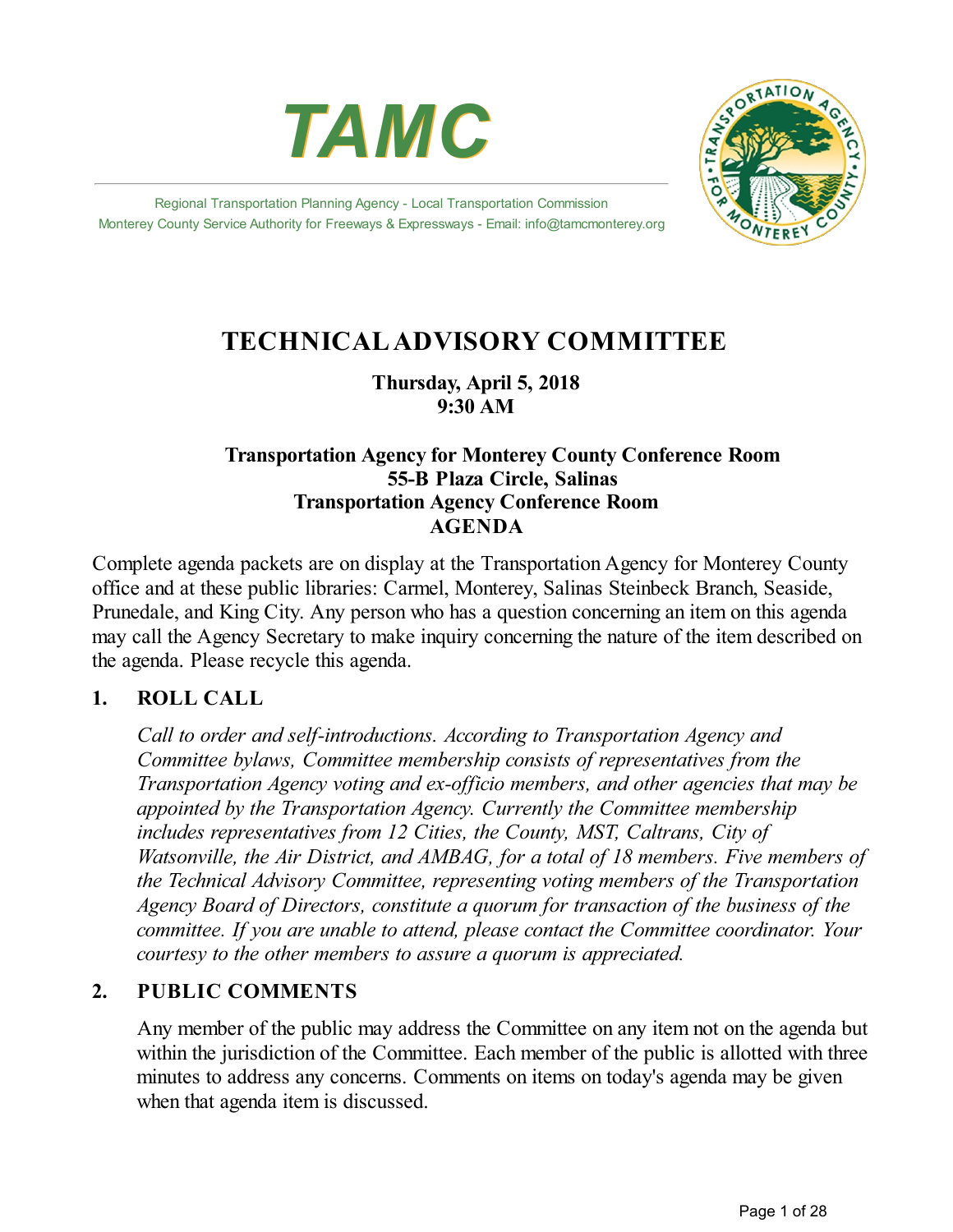## **3. BEGINNING OF CONSENT AGENDA**

Approve the staff recommendations for items listed below by majority vote with one motion. Any member may pull an item off the Consent Agenda to be moved to the end of the **CONSENT AGENDA** for discussion and action.

**3.1 APPROVE** the draft Technical Advisory Committee Minutes for March 1, 2018.

**- Zeller**

## **END OF CONSENT AGENDA**

**4. RECEIVE** a presentation on the Senate Bill 1 2018 Local Streets and Roads Reporting Guidelines.

**- Zeller**

*Senate Bill 1 dedicated approximately \$1.5 billion per year in new formula revenues apportioned by the State Controller to cities and counties for basic road maintenance, rehabilitation, and critical safety projects on the local streets and roads system. To promote accountability and transparency in the delivery of local transportation programs, Senate Bill 1 established basic annual project reporting requirements for cities and counties associated with these new revenues.*

**5. RECEIVE** update on the Traveler Information/Rideshare Program (Go831).

**- Green**

*The* Go 831 *Traveler Information/Rideshare Program seeks to reduce traffic, improve air quality and promote health by encouraging alternatives to driving alone. Staf anticipates a public launch of the program in spring 2018.*

**6. RECEIVE** update on the Monterey County Active Transportation Plan; and **PROVIDE** input on the projects for development into conceptual design.

### **- Murillo**

*The Active Transportation Plan is an update of the 2011 Bicycle and Pedestrian Master Plan. The focus of the 2018 Plan update is to meet the State Active Transportation Program guidelines, incorporate innovative bicycle facility designs, and promote high priority projects. Staf will present the draft Active Transportation Plan.*

**7. ANNOUNCEMENTS**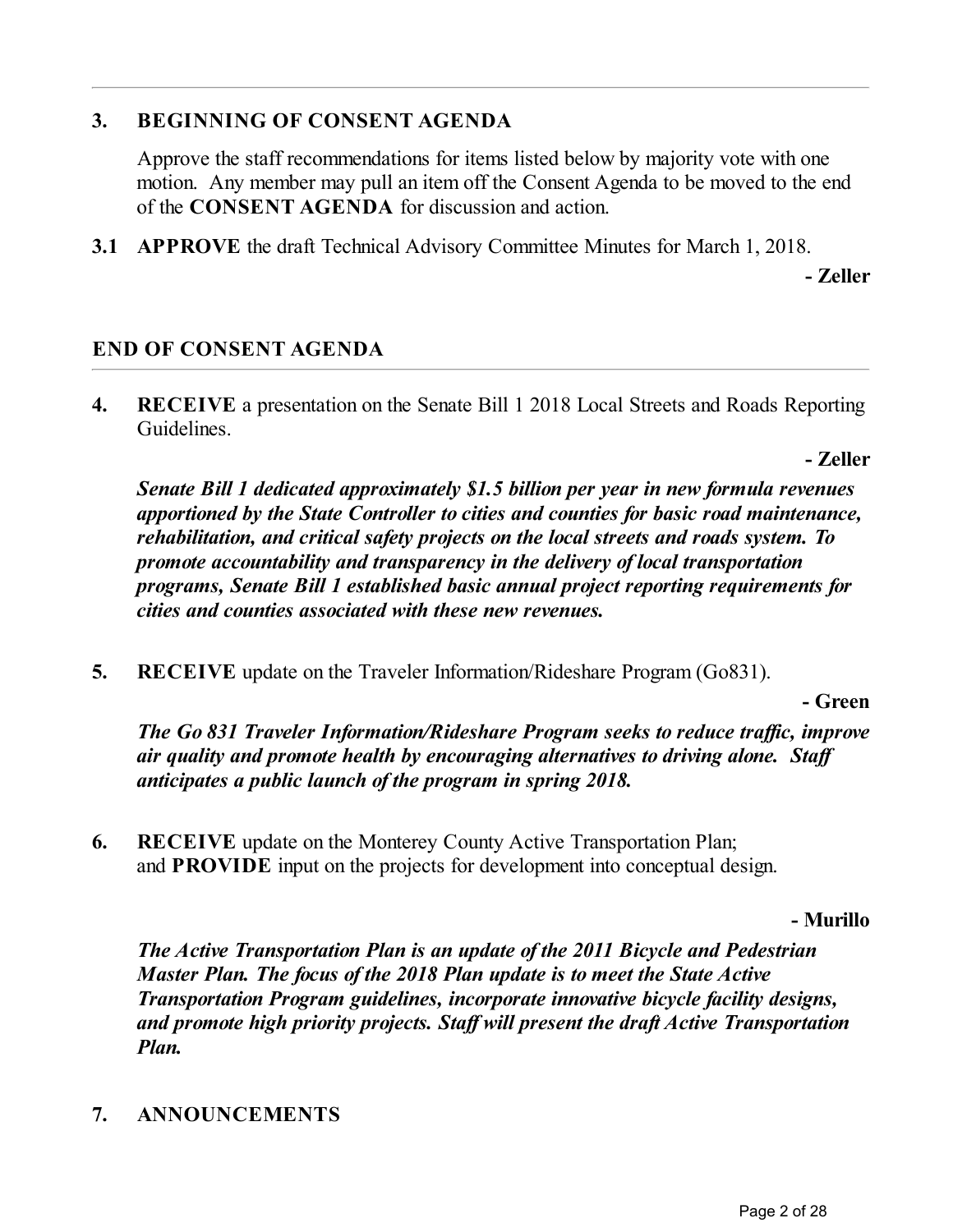# **8. ADJOURN**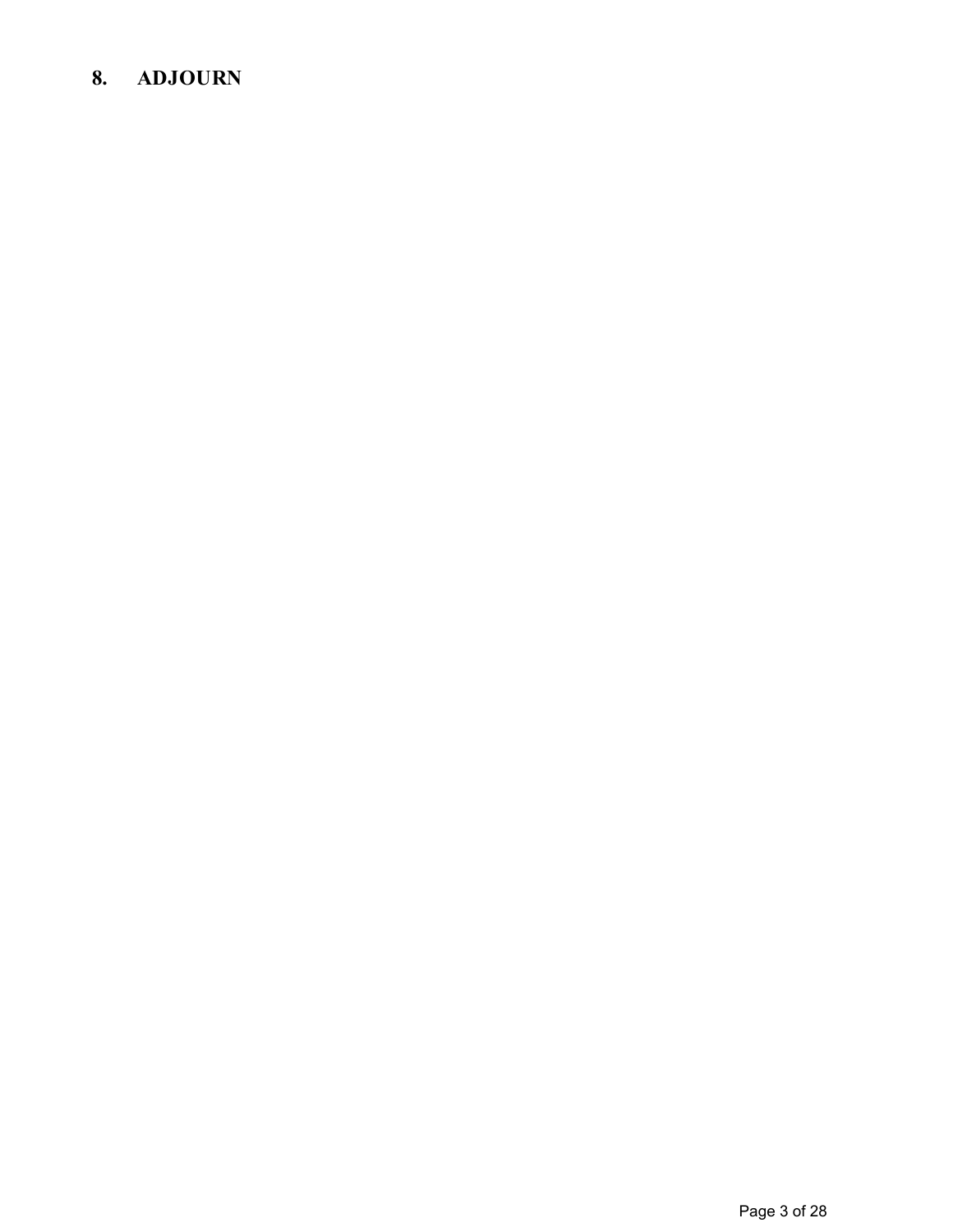## **Next Committee meeting will be on Thursday, May 3, 2018 at 9:30 a.m. TAMC Conference Room 55-B Plaza Circle, Salinas**

**REMINDER:** If you have any items for the next Committee Agenda, please submit them to: Transportation Agency for Monterey County; Attn: Hank Myers; 55-B Plaza Circle, Salinas, CA 93901, email: [hank@tamcmonterey.org](mailto:hank@tamcmonterey.org)

The Committee Agenda will be prepared by Agency staff and will close at noon nine (9) working days before the regular meeting. Any member may request in writing an item to appear on the agenda. The request shall be made by the agenda deadline and any supporting papers must be furnished by that time or be readily available.

Documents relating to an item on the open session that are distributed to the Committee less than 72 hours prior to the meeting shall be available for public inspection at the office of the Transportation Agency for Monterey County, 55-B Plaza Circle, Salinas, CA. Documents distributed to the Committee at the meeting by staff will be available at the meeting; documents distributed to the Committee by members of the public shall be made available after the meeting.

> **TransportationAgency for Monterey County 55-B Plaza Circle, Salinas, CA93901-2902 Monday thru Friday 8:00 a.m. - 5:00 p.m. TEL: 831-775-0903 FAX: 831-775-0897**

*If requested, the agenda shall be made availablein appropriate alternativeformats to persons with a disability, as required by Section 202 of the Americans with Disabilities Act of 1990 (42 USC Sec. 12132), and thefederal rules and regulations adopted in implementation thereof. Individuals requesting a disability-related modification or accommodation, including auxiliary aids or services, maycontact Transportation Agency at 831-775-0903. Auxiliary aids or services include wheelchair accessible facilities, sign languageinterpreters, Spanish Languageinterpreters and printed materials, and printed* materials in large print, Braille or on disk. These requests may be made by a person with a disability *who requires a modification or accommodation in order to participatein the public meeting, and should be* made at least 72 hours before the meeting. All reasonable efforts will be made to accommodate the *request.*

**CORRESPONDENCE, MEDIA CLIPPINGS, and REPORTS - No items this month**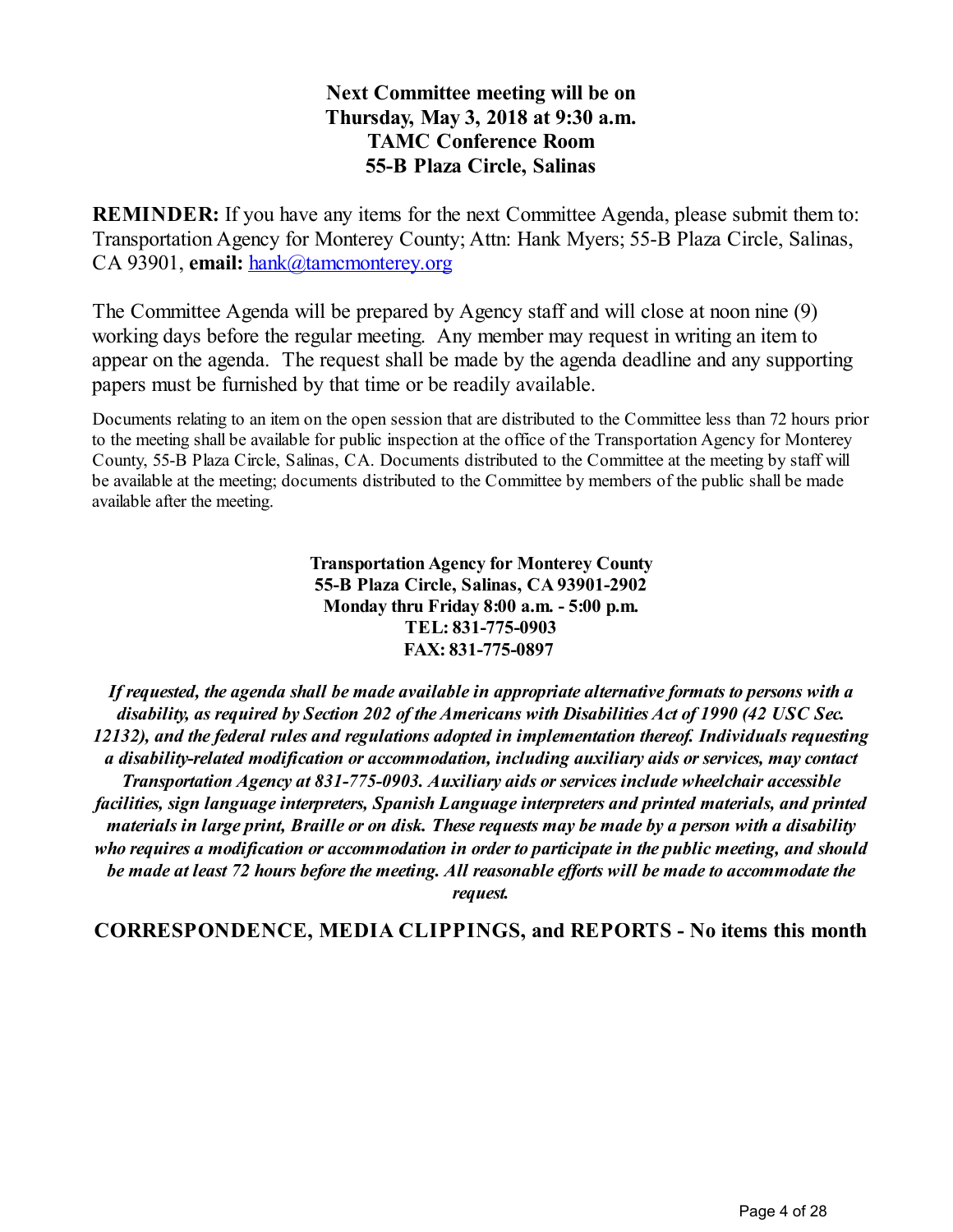Agenda Item 3.1



### TRANSPORTATION AGENCY FOR MONTEREY COUNTY

# *Memorandum*

| Subject:             | <b>Draft Technical Advisory Committee Minutes - March 1, 2018</b> |
|----------------------|-------------------------------------------------------------------|
| <b>Meeting Date:</b> | April 5, 2018                                                     |
| From:                | Michael Zeller, Principal Transportation Planner                  |
| To:                  | <b>Technical Advisory Committee</b>                               |

# **RECOMMENDED ACTION:**

**APPROVE** the draft Technical Advisory Committee Minutes for March 1, 2018.

ATTACHMENTS:

Draft TAC Minutes - March 1, 2018  $\Box$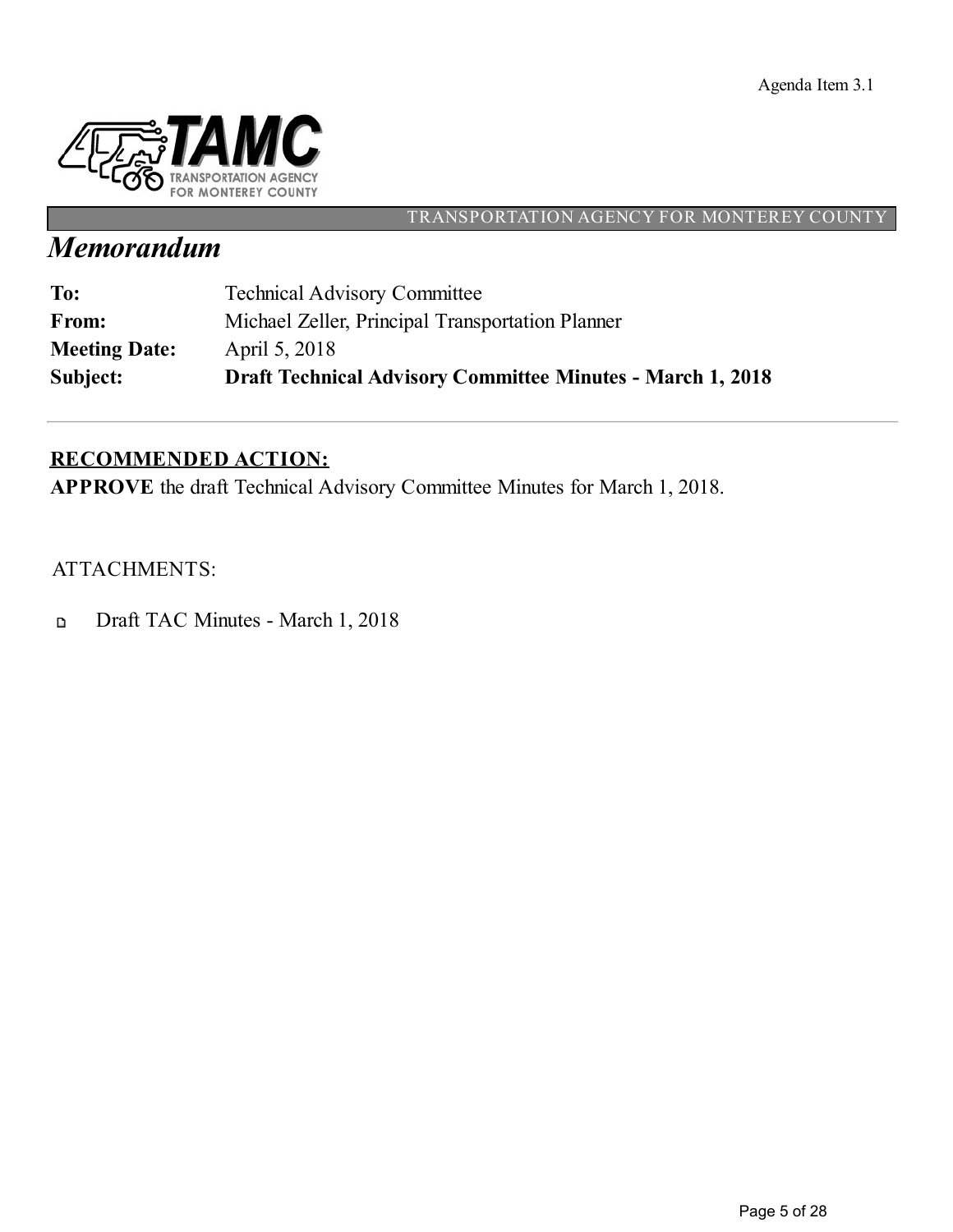## **TECHNICAL ADVISORY COMMITTEE MINUTES**

### **Meeting Held At Transportation Agency for Monterey County Conference Room 55-B Plaza Circle, Salinas**

| <b>COMMITTEE MEMBERS</b>                           | <b>APR</b><br>17 | <b>MAY</b><br>17 | <b>JUN</b><br>17 | $A\overline{U}G$<br>17 | <b>SEP</b><br>17 | <b>OCT</b><br>17 | <b>NOV</b><br>17 | <b>JAN</b><br>18 | <b>FEB</b><br>18 | <b>MAR</b><br>18 |
|----------------------------------------------------|------------------|------------------|------------------|------------------------|------------------|------------------|------------------|------------------|------------------|------------------|
| R. Harary, Carmel-by-the-Sea<br>(S. Friedrichsen)  | $\boldsymbol{C}$ |                  | $\boldsymbol{C}$ | ${\bf P}$              | $\mathbf{P}$     | $\, {\bf P}$     | $\boldsymbol{C}$ | $\mathbf{P}$     |                  | P(A)             |
| D. Pick, Del Rey Oaks                              | $\boldsymbol{A}$ | $\, {\bf P}$     | $\boldsymbol{A}$ | $\mathbf{P}$           | ${\bf P}$        |                  | $\boldsymbol{A}$ | $\mathbf{P}$     |                  |                  |
| P. Dobbins Gonzales Chair<br>(R. Mendez, J. Lipe)  | $\boldsymbol{N}$ | $\, {\bf p}$     | $\boldsymbol{N}$ | $\mathbf{P}$           |                  | $\overline{P}$   | $\boldsymbol{N}$ | $\mathbf{P}$     | P                | $\mathbf{P}$     |
| M. Steinmann, Greenfield                           | $\overline{C}$   | $\mathbf{P}$     | $\boldsymbol{C}$ |                        |                  |                  | $\boldsymbol{C}$ |                  | $\, {\bf p}$     |                  |
| O. Hurtado, King City<br>(S. Adams)                | $\boldsymbol{E}$ | $\, {\bf p}$     | $\boldsymbol{E}$ | ${\bf P}$              | ${\bf P}$        | $\, {\bf P}$     | $\bm E$          | $\mathbf{P}$     | $\, {\bf p}$     | $\, {\bf P}$     |
| B. McMinn, Marina, Vice Chair<br>(E. Delos Santos) | $\boldsymbol{L}$ | $\mathbf{P}$     | $\boldsymbol{L}$ | $\mathbf{P}$           | ${\bf P}$        | $\mathbf{P}$     | L                | ${\bf P}$        | $\, {\bf P}$     | $\, {\bf P}$     |
| A. Renny, Monterey<br>(F. Roveri)                  | L                | $\mathbf{P}$     | L                | $\mathbf{P}$           | $\mathbf{P}$     | $\, {\bf P}$     | L                | P(A)             | $\, {\bf p}$     | P(A)             |
| D. Gho, Pacific Grove<br>(M. Brodeur)              | $\boldsymbol{E}$ | $\mathbf{P}$     | $\boldsymbol{E}$ | ${\bf P}$              | $\mathbf{P}$     | $\, {\bf P}$     | $\bm E$          | $\mathbf{P}$     | P                | $\, {\bf P}$     |
| J. Serrano, Salinas<br>(V. Gutierrez)              | $\boldsymbol{D}$ | $\, {\bf P}$     | $\boldsymbol{D}$ | $\mathbf{P}$           | P                | ${\bf P}$        | $\boldsymbol{D}$ |                  | $\mathbf{P}$     | $\mathbf{P}$     |
| T. Bodem, Sand City                                |                  |                  |                  | $\mathbf{P}$           | ${\bf P}$        |                  |                  |                  | $\mathbf{P}$     |                  |
| R. Riedl, Seaside<br>(L. Llantero)                 |                  | $\mathbf{P}$     |                  | ${\bf P}$              | P(A)             |                  |                  | $\mathbf{P}$     | P                | $\mathbf{P}$     |
| D. Wilcox, Soledad<br>(M. McHatten)                |                  |                  |                  |                        |                  |                  |                  | $\, {\bf p}$     |                  |                  |
| E. Saavedra, MCPW                                  |                  | $\, {\bf p}$     |                  | $\mathbf{P}$           | ${\bf P}$        | $\, {\bf p}$     |                  |                  | $\mathbf{P}$     | $\, {\bf P}$     |
| Vacant, Monterey County Economic<br>Development    |                  |                  |                  |                        |                  |                  |                  |                  |                  |                  |
| H. Adamson, AMBAG<br>(S. Vienna)                   |                  | P(A)             |                  |                        | P(A)             | P(A)             |                  | P(A)             | P(A)             | P(A)             |
| O. Ochoa-Monroy, Caltrans<br>(K. McClendon)        |                  | P(A)             |                  | P(A)                   | P(A)             |                  |                  |                  | P(A)             | P(A)             |
| A. Spear, CSUMB<br>(M. McCluney)                   |                  |                  |                  | ${\bf P}$              |                  | P(A)             |                  |                  | P(A)             |                  |
| A. Romero, MBUAPCD                                 |                  |                  |                  |                        |                  |                  |                  |                  |                  |                  |
| J. Brinkmann, FORA<br>(P. Said)                    |                  |                  |                  |                        |                  |                  |                  |                  |                  |                  |
| L. Rheinheimer, MST<br>(M. Overmeyer)              |                  | P(A)             |                  | P(A)                   | $\mathbf{P}$     | $\, {\bf P}$     |                  | $\mathbf{P}$     | $\, {\bf p}$     | $\mathbf{P}$     |

#### **Minutes of Thursday, March 1, 2018**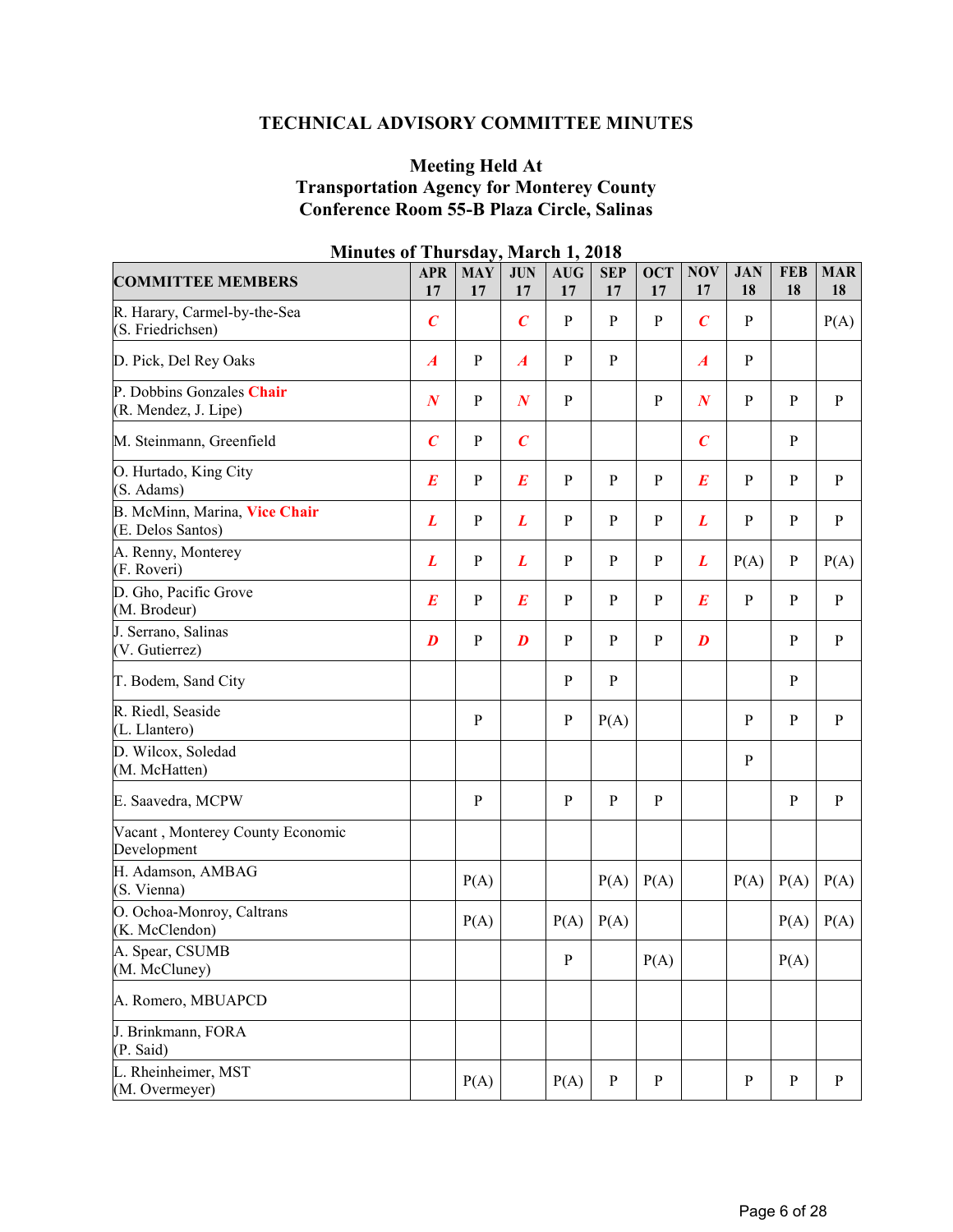| <b>STAFF</b>                                |  | <b>MAY</b> | <b>JUN</b> | AUG | <b>SEP</b> | OCT | <b>NOV</b> | <b>JAN</b> | <b>FEB</b> | <b>MAR</b> |
|---------------------------------------------|--|------------|------------|-----|------------|-----|------------|------------|------------|------------|
|                                             |  | 17         |            | 17  | 17         | 17  |            | 18         | 18         | 18         |
| D. Hale, Exec. Director                     |  |            |            |     |            |     |            |            |            |            |
| T. Muck, Dep. Exec. Director                |  | P          |            | P   | P          | P   |            | P          |            |            |
| H. Myers, Sr. Transp. Planning Engineer     |  | P          |            | P   |            | P   |            | P          | P          | D          |
| M. Zeller, Principal Transp. Planner        |  |            |            | P   | P          | P   |            | P          | P          | P          |
| C. Watson, Principal Transp. Planner        |  |            |            |     |            |     |            | P          |            |            |
| V. Murillo, Asst. Transp. Planner           |  |            |            |     | P          |     |            |            |            | P          |
| Theresa Wright, Public Outreach Coordinator |  |            |            | P   | P          | P   |            |            |            |            |
| G. Leonard, Transportation Planner          |  | p          |            | P   |            |     |            | P          |            |            |
| Rich Deal, Principal Engineer               |  |            |            |     |            |     |            |            | P          | D          |

Garin Schneider, Caltrans District 5 Lisa Bayer, ALTA Planning Gus Alfaro, Caltrans District 5

### **1. ROLL CALL**

Chair Enrique Saavedra, County of Monterey, called the meeting to order at 9:33 am. Introductions were made and a quorum was established.

### **1.1 ADDITIONS OR CORRECTIONS TO AGENDA**

None.

#### **2. PUBLIC COMMENTS**

None.

## **3. BEGINNING OF CONSENT AGENDA**

#### *Motion to approve the Consent Agenda*

**M/S/C** McMinn / Riedl / unanimous

**3.1 APPROVE** the minutes of the Technical Advisory Committee meeting of February 1, 2018.

#### **END OF CONSENT AGENDA**

#### **4. SALINAS VALLEY EXPRESS TRANSIT CORRIDOR STUDY**

The Committee received a presentation from Lisa Rheinheimer, Monterey-Salinas Transit, on the Salinas Valley Express Transit Corridor Study.

Ms. Rheinheimer presented that approximately 67,000 people live in the rural South County incorporated cities and unincorporated communities. The same area is expected to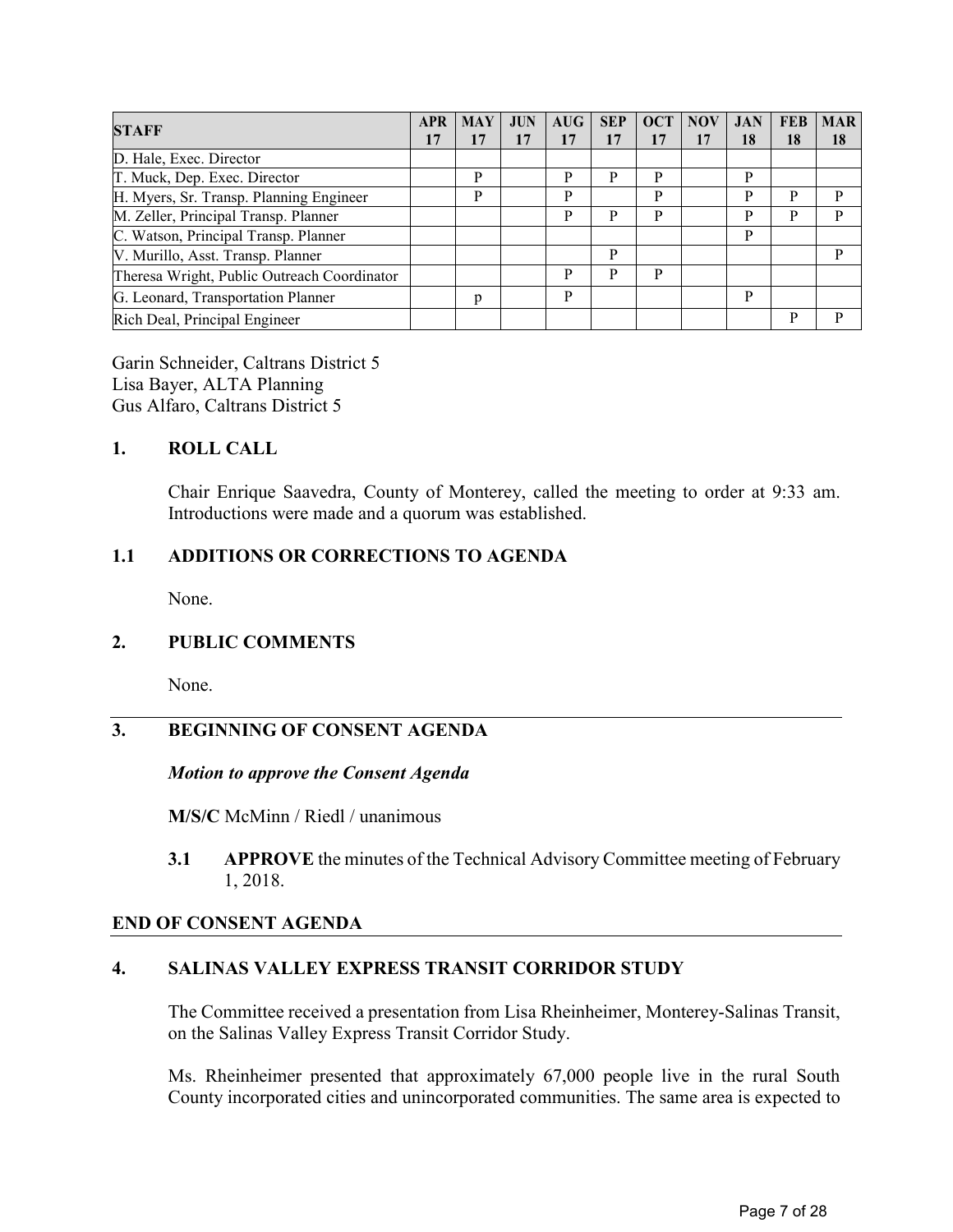see the population increase by over 45% by 2035 (2035 Metropolitan Transportation Plan/Sustainable Communities Strategy, AMBAG 2014). Existing transportation infrastructure is limited and needs to be improved to keep pace with growth in the area.

MST's Line 23 is the primary transit bus service connecting rural communities in southern Monterey County to Salinas where passengers can transfer to buses with connections to other parts of the region. Line 23 supports nearly 200,000 passenger boardings annually. The 69-mile route has over 75 bus stops, and it can take over 2.5 hours to travel from one end to the other. A more direct route with limited stops is needed to provide rural South County residents with a more efficient way to access employment, education, and medical appointments in the more urbanized areas of the county.

MST's Salinas Valley Express Transit Corridor Study will analyze this corridor to identify key locations for technology and infrastructure improvements that will facilitate a muchneeded express bus service along the Salinas Valley. This study is needed to outline a path to improve transit service in a way that is equitable and will meet the transportation needs of the growing population. MST staff will present an overview and scope of the study.

Kelly McClendon, Caltrans District 5, asked is the Air Sage data that will be used in the study will look at all riders or just vehicles. Ms. Rheinheimer responded that it would be all riders.

Octavio Hurtado, King City, asked if Monterey-Salinas Transit will be looking at changing existing transit stops. Yes, they will be looking at strategic placements to improve service.

### **5. MONTEREY COUNTY ACTIVE TRANSPORTATION PROGRAM**

The Committee received a presentation from Virginia Murillo, Transportation Planner, and provided input on the draft Measure X Safe Routes to School Program.

Ms. Murillo presented that the Active Transportation Plan will identify high priority bicycle and pedestrian projects in accordance with the State guidelines. In addition, this effort will also focus on analyzing key gaps in the existing and proposed bicycle and pedestrian networks, identifying opportunity sites for innovative bicycle facility design, and designating areas for enhanced regional and local connectivity.

TAMC staff collected stakeholder and public input from Spring 2016 to Winter 2016. In May 2016, Committee members from the Bicycle and Pedestrian Committee and the Technical Advisory Committee participated in a mapping activity to identify bicycle and pedestrian improvements throughout Monterey County. In August 2016, Committee members provided input on the list of projects identified in the May mapping exercise. From September to December 2016, TAMC staff set up an online mapping public input tool. Members of the public provided feedback on: barriers to bicycling/walking, routes that they currently walk/bike, and routes that they would like to bike/walk if improvements were made. Approximately 300 people submitted 430 comments via the Wikimapping tool. Staff collaborated with the Monterey County Health Department to gather input from their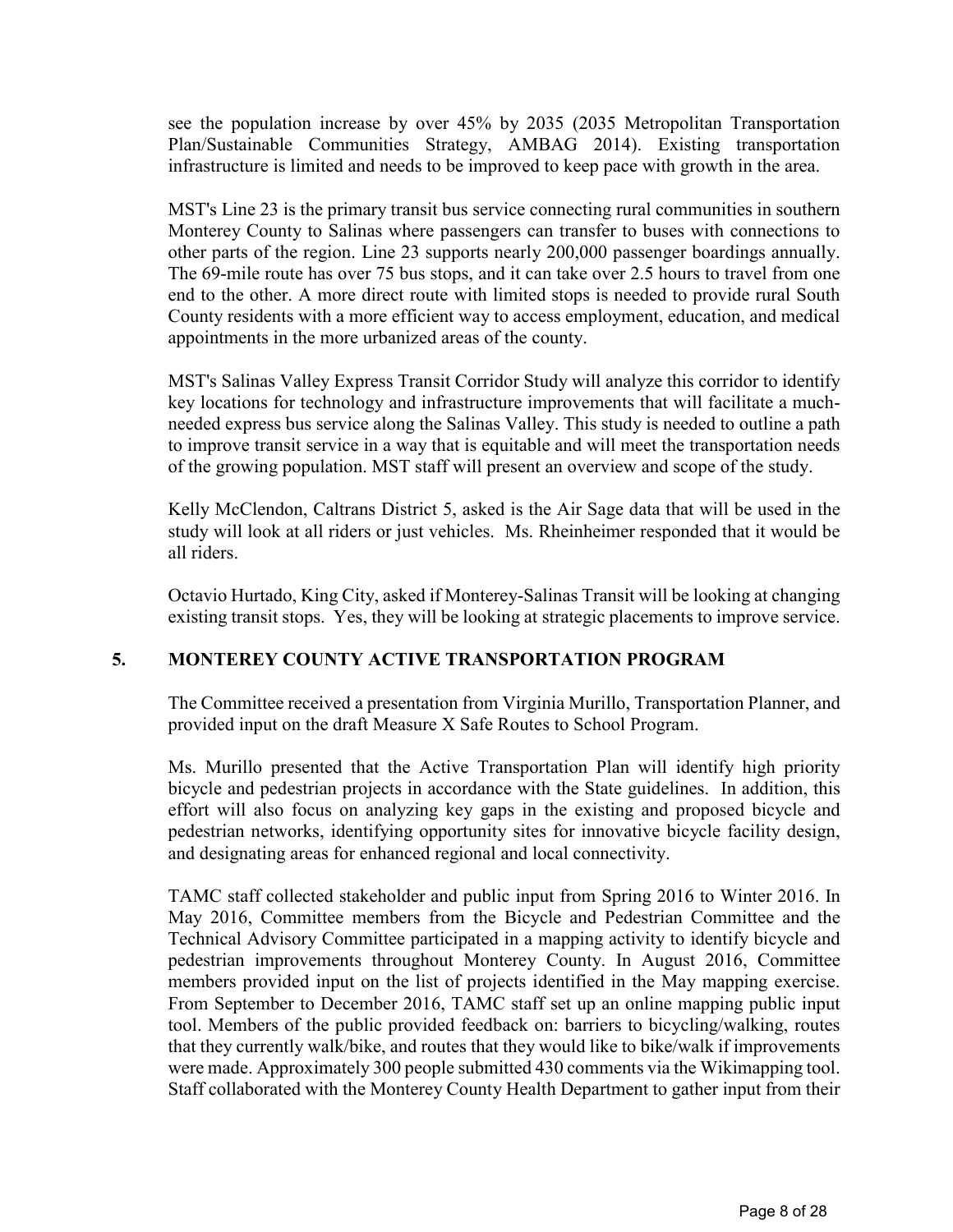Greenfield Leadership and Civic Engagement group. Staff also collaborated with the City of Gonzales to host a South County public workshop for the Plan in December 2016.

Staff has developed draft project list rankings for the proposed active trasnportation plan improvements. An interactive map of the projects as well as draft ranked project lists for the cities of Carmel-by-the-Sea, Del Rey Oaks, Gonzales, Greenfield, King City, Marina, Monterey, Pacific Grove, Salinas, Sand City and Soledad are posted on the Active Transportation Plan website.

Staff requests Committee input on these draft ranked lists, and the proposed high-priority projects. The purpose of the ranking exercise is to identify high-priority projects. TAMC recently contracted with Alta Planning + Design to develop conceptual designs for up to 15 high-priority projects throughout the County. Alta Planning + Design will also develop cost estimates for these projects, and for the remaining projects in the Plan.

Brian McMinn, City of Marina, asked when staff would like comments. Staff responded that comments are due by March  $23^{\text{rd}}$ .

Lisa Rheinheimer, MST, asked where does connection to transit fit in to the study. Staff responded that it is covered in the connectivity section.

Rick Riedl, City of Seaside, asked if the Active Transportation Program application will define these criteria better. Staff responded that yes, the idea is that this will give you the information that you need to put together an application.

### **6. CALTRANS UPDATES**

Garin Schneider, Caltrans District 5, presented the Committee with updates on Caltrans' Permit Engineering Evaluation Report (PEER) process; and the State Highway Operation and Protection Program (SHOPP) project list.

Mr. Schneider presented that all projects funded by local agencies or private entities between \$1 million and \$3 million of encroachment within the State highway rights of way and that are not major State-funded projects will comply with the new streamlined PEER procedures. For purposes of this process, a Permit Engineering Evaluation Report may be used as the project approval document for projects that meet these specific criteria.

Lisa Rheinheimer, MST, asked if there is any discussion at the District of making the threshold higher? Mr. Schneider responded that the District acknowledges that there's not a log of project that can be done for under \$3 million, but that is what is in the guidelines.

Enrique Saavedra, County of Monterey, asked if the threshold is the total project cost or just the work in the State right of way? Mr. Schneider responded that it's just the work in the State right of way.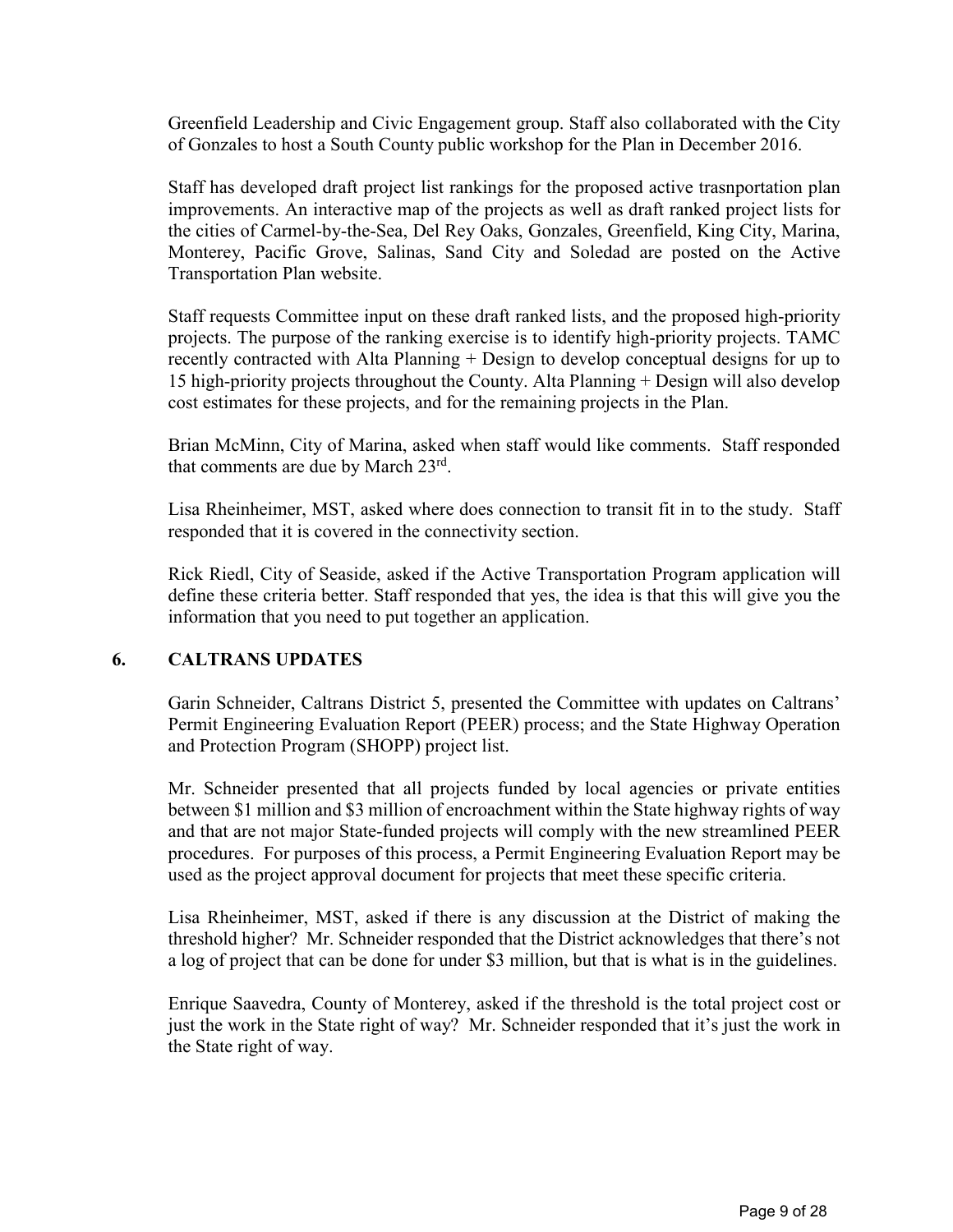Virginia Murillo, Transportation Planner, asked if it matters what phase of the project you are in? Mr. Schneider responded no.

Patrick Dobbins, City of Gonzales, asked what is the timing of the work plan? Mr. Schneider responded that the timing is April / May and that jurisdictions will want to make sure your projects are listed so that you don't lose time and Caltrans has the resources to work on the project.

For the SHOPP presentation, Mr. Schneider announced that Caltrans is responsible for maintaining and operating about 50,000 lane-miles of the state highway system. This includes monitoring the condition and operational performance of the highways through periodic inspections, traffic studies and system analysis. The SHOPP is funded through the State Highway Account supporting the State's priority for preserving the existing infrastructure.

Caltrans identifies the highest priority projects for SHOPP funding to meet its performance objectives. For projects in Monterey County that are currently programmed in the SHOPP as of January 2018, and for projects currently under development for the 2020 SHOPP, see the attachments included in the meeting agenda packet.

### **7. ANNOUNCEMENTS**

Hank Myers, Sr. Transp. Planning Engineer, announced that he will be retiring as of April  $30<sup>th</sup>$ .

#### **8. ADJOURN**

The meeting was adjourned at 10:30 am.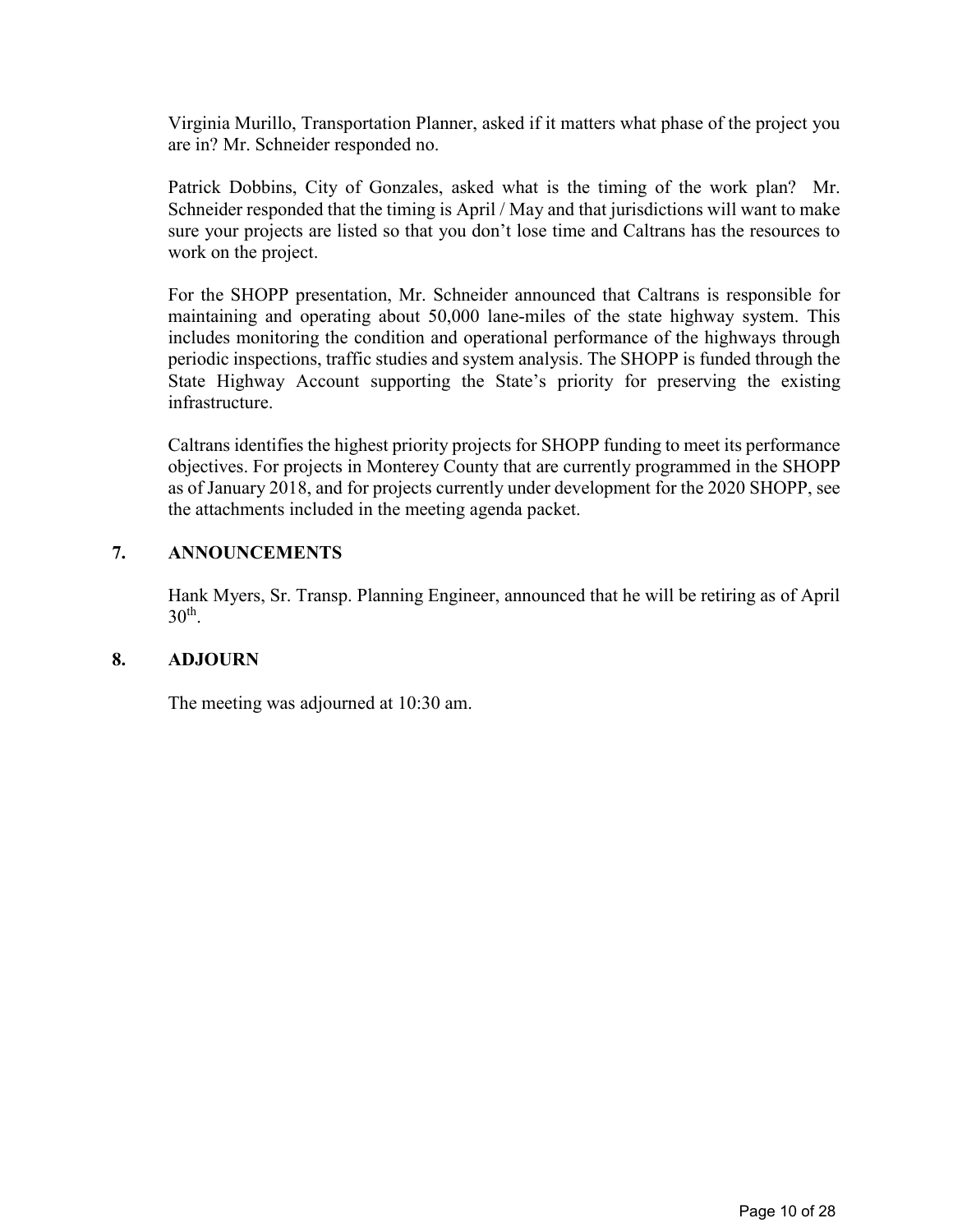

#### TRANSPORTATION AGENCY FOR MONTEREY COUNT

# *Memorandum*

| Subject:             | 2018 Local Streets & Road Reporting Guidelines   |
|----------------------|--------------------------------------------------|
| <b>Meeting Date:</b> | April 5, 2018                                    |
| From:                | Michael Zeller, Principal Transportation Planner |
| To:                  | <b>Technical Advisory Committee</b>              |

# **RECOMMENDED ACTION:**

**RECEIVE** a presentation on the Senate Bill 1 2018 Local Streets and Roads Reporting Guidelines.

## **SUMMARY:**

Senate Bill 1 dedicated approximately \$1.5 billion per year in new formula revenues apportioned by the State Controller to cities and counties for basic road maintenance, rehabilitation, and critical safety projects on the local streets and roads system. To promote accountability and transparency in the delivery of local transportation programs, Senate Bill 1 established basic annual project reporting requirements for cities and counties associated with these new revenues.

## **FINANCIAL IMPACT:**

The Road Repair and Accountability Act of 2017 provides \$5.2 billion annually and is a significant investment in California's transportation infrastructure. The bill provides \$15 billion for local streets and roads over the next ten years. Monterey County's share of of the local streets and roads funding is approximately \$4.4 million in fiscal year 2017/18, increasing to \$12.9 million in fiscal year 2018/19.

## **DISCUSSION:**

On April 28, 2017 the Governor signed Senate Bill 1 (Beall, Chapter 5, Statutes of 2017), which is known as the Road Repair and Accountability Act of 2017. To address basic road maintenance, rehabilitation and critical safety needs on both the state highway and local streets and road system, Senate Bill 1: increases per gallon fuel excise taxes; increases diesel fuel sales taxes and vehicle registration fees; and provides for inflationary adjustments to tax rates in future years.

Beginning November 1, 2017, the State Controller deposits various portions of this new funding into the newly created Road Maintenance and Rehabilitation Account (RMRA). A percentage of this new RMRA funding is apportioned by formula to eligible cities and counties for basic road maintenance,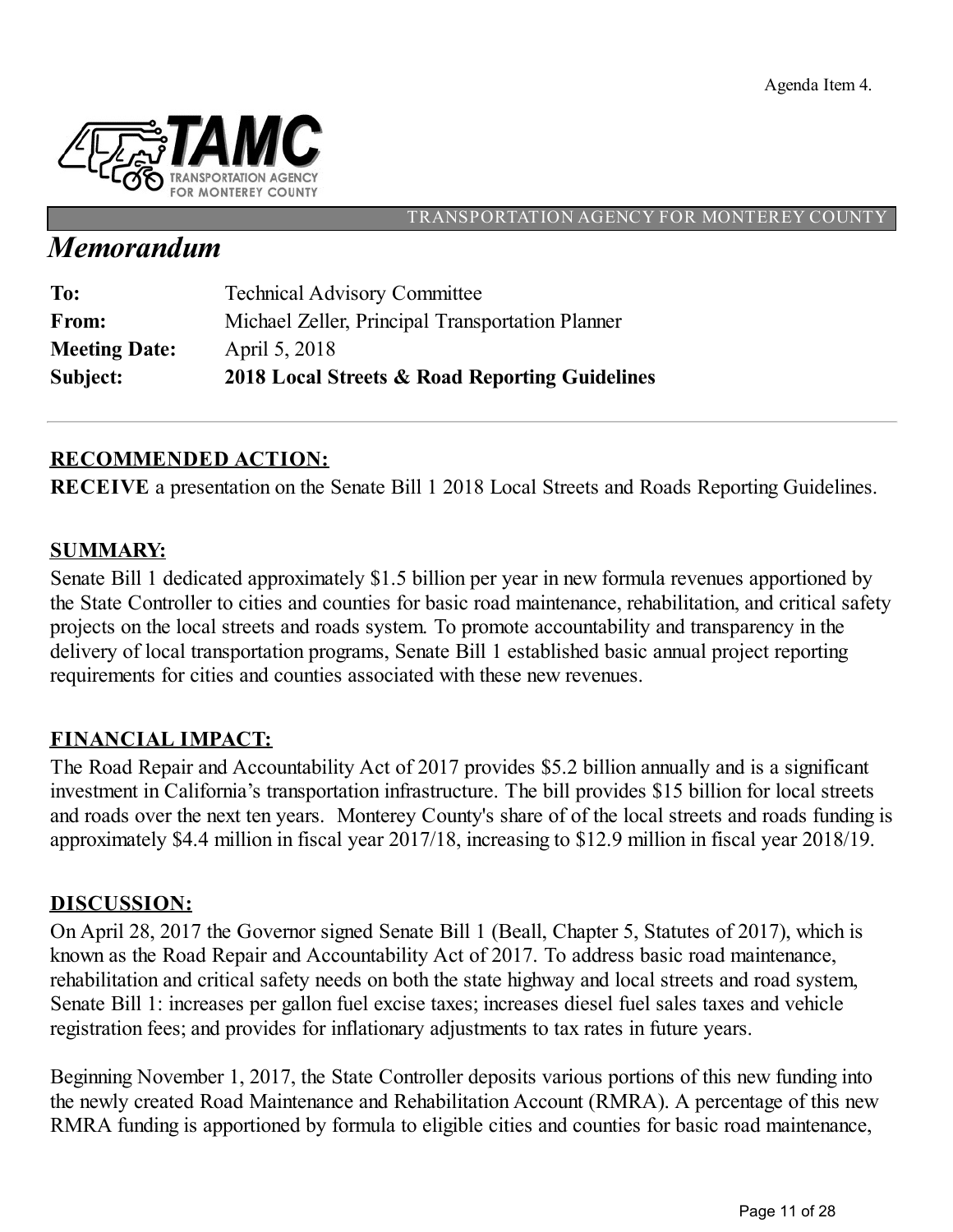rehabilitation, and critical safety projects on the local streets and roads system.

Prior to receiving an apportionment of RMRA funds from the State Controller in a fiscal year, a city or county must submit to the California Transportation Commission a list of projects proposed to be funded with these funds. All projects proposed to receive funding must be adopted by resolution by the applicable city council or county board of supervisors at a regular public meeting. The list of projects must include a description and the location of each proposed project, a proposed schedule for the project's completion, and the estimated useful life of the improvement. This report is due to the California Transportation Commission by May 1st of each year.

In addition to the project list report, for each fiscal year in which RMRA funds are received and expended, cities and counties must submit documentation to the California Transportation Commission that details the expenditure of all RMRA funds, including a description and location of each completed project, the amount of funds expended on the project, the completion date, and the estimated useful life of the improvement. This report on expenditures is due to the California Transportation Commission by October 1st of each year.

A city or county receiving an apportionment of RMRA funds is also required to sustain a maintenance of effort by spending at least the annual average of its general fund expenditures during the 2009–10, 2010–11, and 2011–12 fiscal years for street, road, and highway purposes from the city's or county's general fund.

The following schedule lists the major milestones for the Local Streets and Roads Funding Annual Reporting Program:

| Cities/counties submit their project lists to the | May 1 <sup>st</sup> each year       |
|---------------------------------------------------|-------------------------------------|
| California Transportation Commission              |                                     |
| California Transportation Commission adopts       | June Commission meeting each year   |
| initial list of eligible cities and counties      |                                     |
| California Transportation Commission submit       | No later than June $30th$ each year |
| initial list to the State Controller              |                                     |
| California Transportation Commission adopts       | August Commission meeting each year |
| subsequent list of eligible cities and counties   |                                     |
| Cities/Counties submit their Annual Reporting of  |                                     |
| Fiscal Year Expenditures to the California        | October $1st$ each year             |
| <b>Transportation Commission</b>                  |                                     |

To promote statewide consistency in the content and format of project lists and expenditures submitted to the California Transportation Commission, and to facilitate transparency within the Local Streets and Roads Funding Program, a standard project list format and online submittal tool is currently in development and must be used. Instructions on how to create an account and use the online project submittal tool are included as **Web Attachment 1**. Local jurisdictions should begin preparing their project lists for submittal and receiving governing body approvals now, using the format outlined in the draft Local Streets and Roads Funding 2018 Annual Reporting Guidelines, which are included as **Web**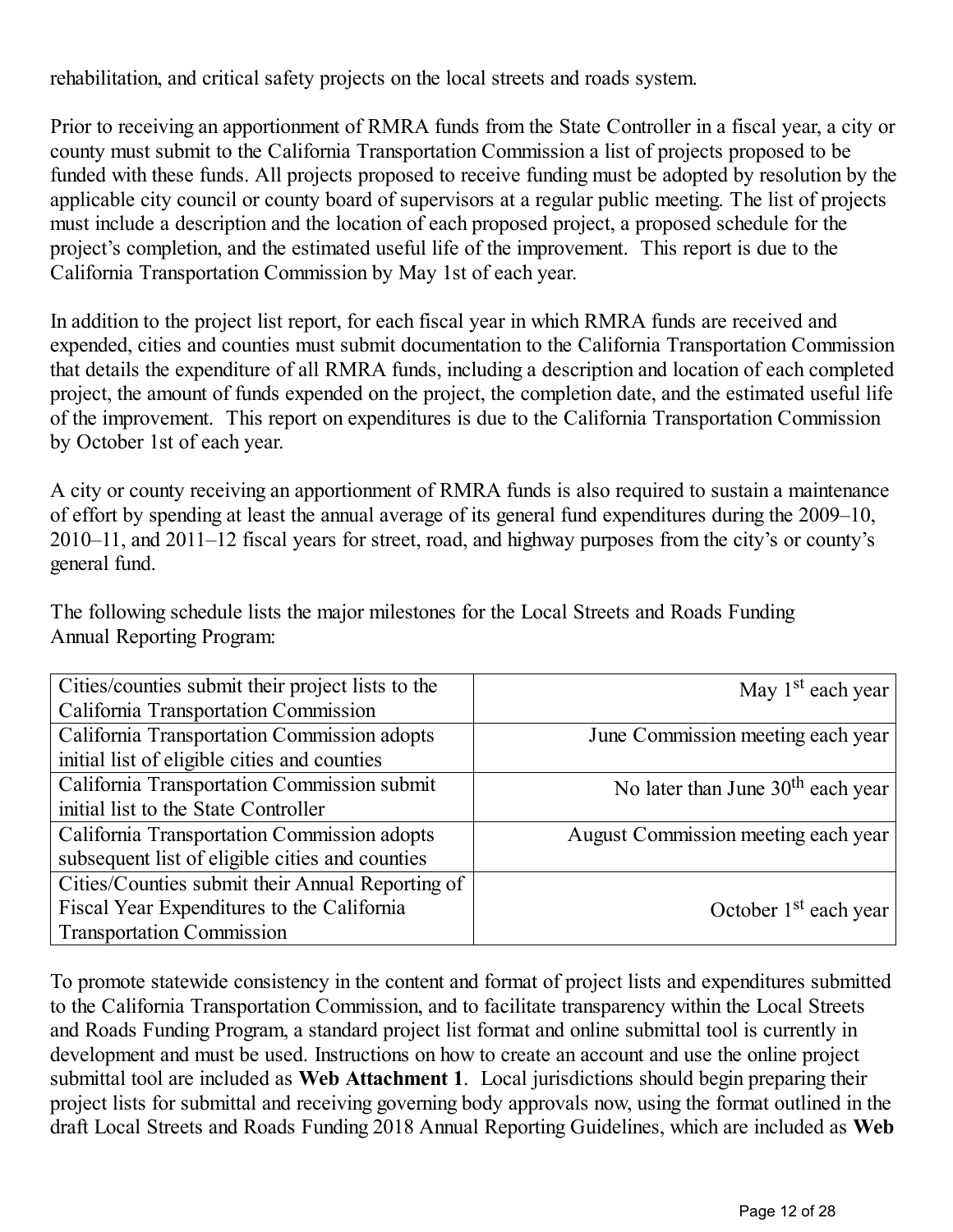# **WEB ATTACHMENTS:**

- 1. SB1 [Programs](http://www.catc.ca.gov/programs/sb1/lsrp/docs/SB1_Programs-Intake-Tool-Guide-LSR.pdf) Intake Tool User Guide
- 2. Local Streets and Roads Funding Annual Reporting Final Amended [Guidelines](http://www.catc.ca.gov/programs/sb1/lsrp/docs/032118-final-LSRP-amended-reporting-guidelines.pdf)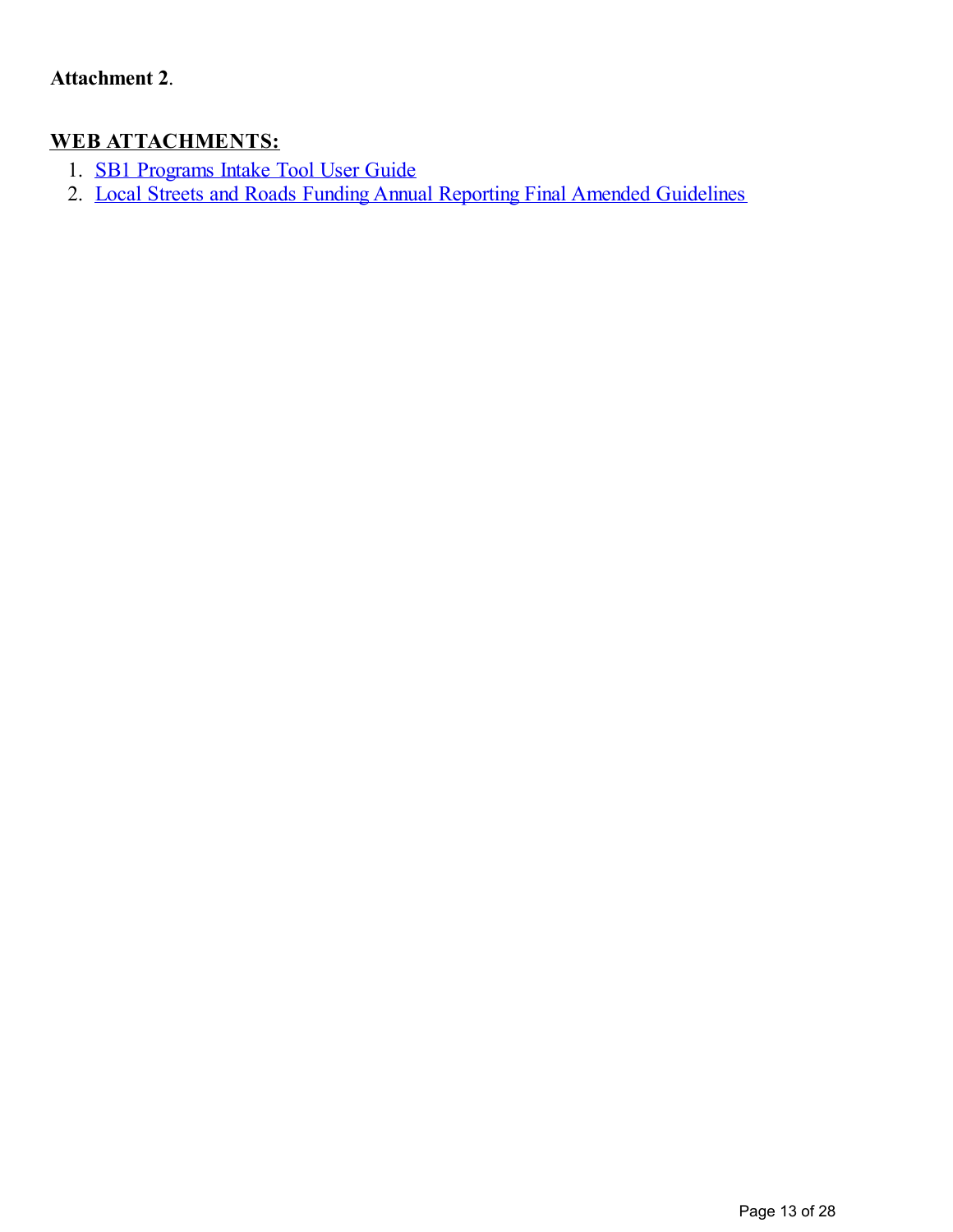

#### TRANSPORTATION AGENCY FOR MONTEREY COUNT

# *Memorandum*

| Subject:             | <b>Go 831 Traveler Information/Rideshare Program</b> |
|----------------------|------------------------------------------------------|
| <b>Meeting Date:</b> | April 5, 2018                                        |
| <b>From:</b>         | Ariana Green, Associate Transportation Planner       |
| To:                  | <b>Technical Advisory Committee</b>                  |

# **RECOMMENDED ACTION:**

**RECEIVE** update on the Traveler Information/Rideshare Program (Go831).

## **SUMMARY:**

The Go 831 Traveler Information/Rideshare Program seeks to reduce traffic, improve air quality and promote health by encouraging alternatives to driving alone. Staff anticipates a public launch of the program in spring 2018.

# **FINANCIAL IMPACT:**

The program has a personnel budget of \$275,590 and direct budget of \$92,000 for a total of \$367,590 in Fiscal Year 2017-2018. Funding is provided through a combination of money from the Local Transportation Fund (LTF) in the amount of \$175,590 and Service Authority for Freeway Emergencies (SAFE) in the amount of \$192,000.

## **DISCUSSION:**

The Traveler Information/Rideshare program will use the latest technology and robust communications to help travelers find alternatives to driving to work, school or special events. The primary goal of the program is to reduce traffic congestion in Monterey County by encouraging carpools, vanpools, use of transit, biking, walking, staggered work schedules, and telecommuting. These strategies are also known as "travel demand management" because they reduce the demand for new travel lanes by making more efficient use of the existing road network.

After a competitive Request for Proposals process, the TAMC Board authorized the Executive Director to negotiate contracts with Moxxy Marketing to develop a brand and marketing strategy for the program, and with RideAmigos to provide access to a ridesharing software platform and mobile application during the September 27, 2017 Board meeting. Both contracts were fully executed in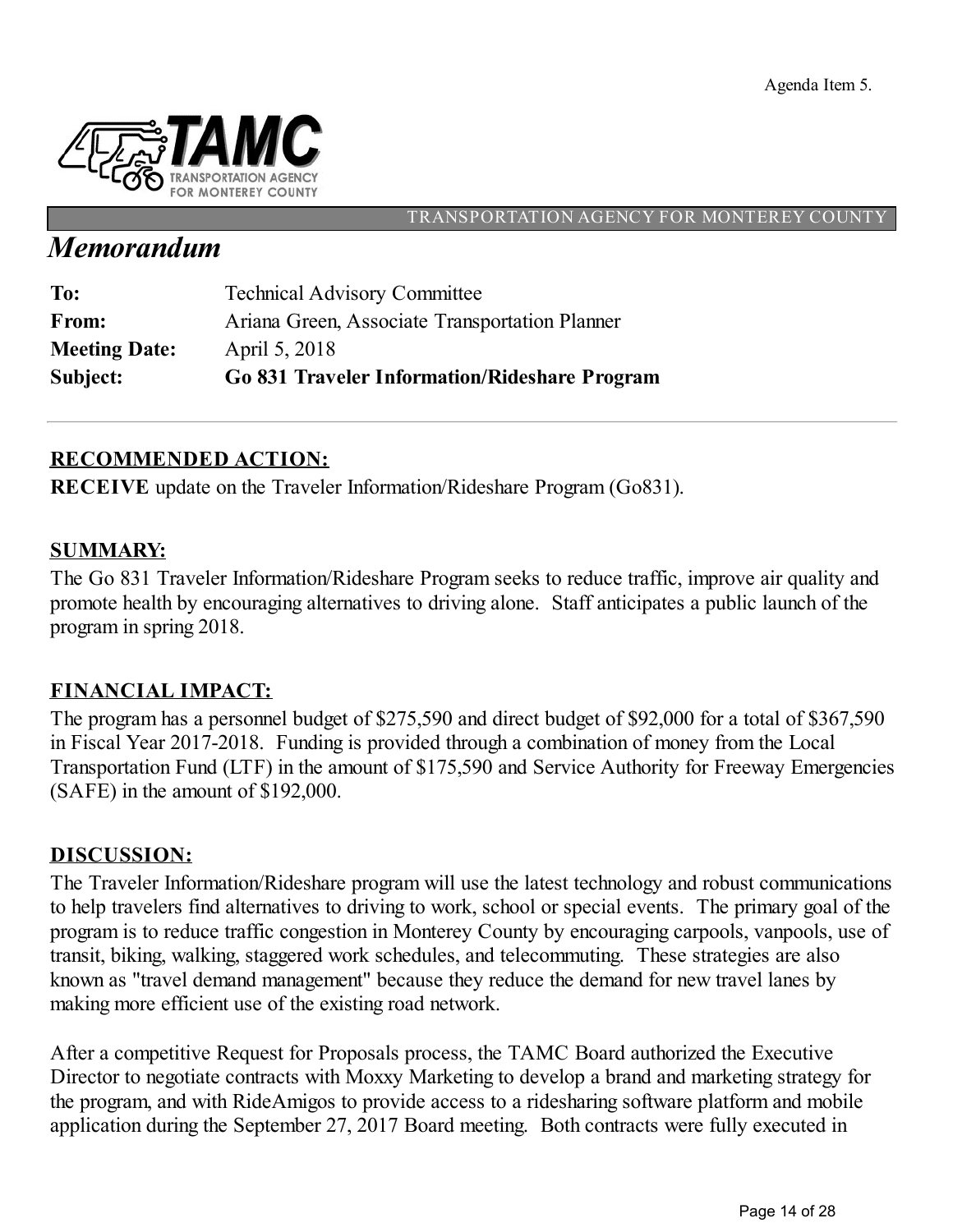October and notices to proceed were issued.

The program will be launched to the public in Spring 2018 and rolled out in three phases targeting distinct types of trips. The first phase will focus on reducing traffic during the peak commute hours and concentrate outreach to major employers. The second phase is expected to kick-off in Fall 2018 and address congestion and safety issues related to trips to K-12 schools. The third phase of the program is anticipated to roll out in Spring 2019 and concentrate on improving transportation options for agricultural workers and reduce special events traffic on the Peninsula.

In preparation for the public launch in Spring, TAMC staff met with 15 major employers/partner agencies to discuss what is offered through membership to the program and gauge interest.

Membership to the 511/Rideshare program is free and includes:

- Access to the RideAmigos software platform including trip-matching tool and trip-tracking mobile application;
- Commuter surveys and employee trip reduction planning services;
- Employee commute program human resources materials such as "new hire" packets with information about local transportation options and commuter tax benefits;
- Participation in countywide challenges and incentives;
- Data Reporting;
- Monthly e-Newsletters; and
- Improved access to the TAMC Emergency Ride Home Program

The result of initial meetings with major employers and partner agencies has been overwhelming interest to participate in the program, and willingness to help "beta test" the RideAmigos software tool and provide feedback to TAMC in advance of the public launch. The "beta testing" will kick-off with an orientation training hosted by RideAmigos in December and will continue through January and early February.

While the RideAmigos software platform undergoes testing by local employers and employees, TAMC staff will develop the program website and work with Moxxy Marketing to develop a program brand and marketing strategy.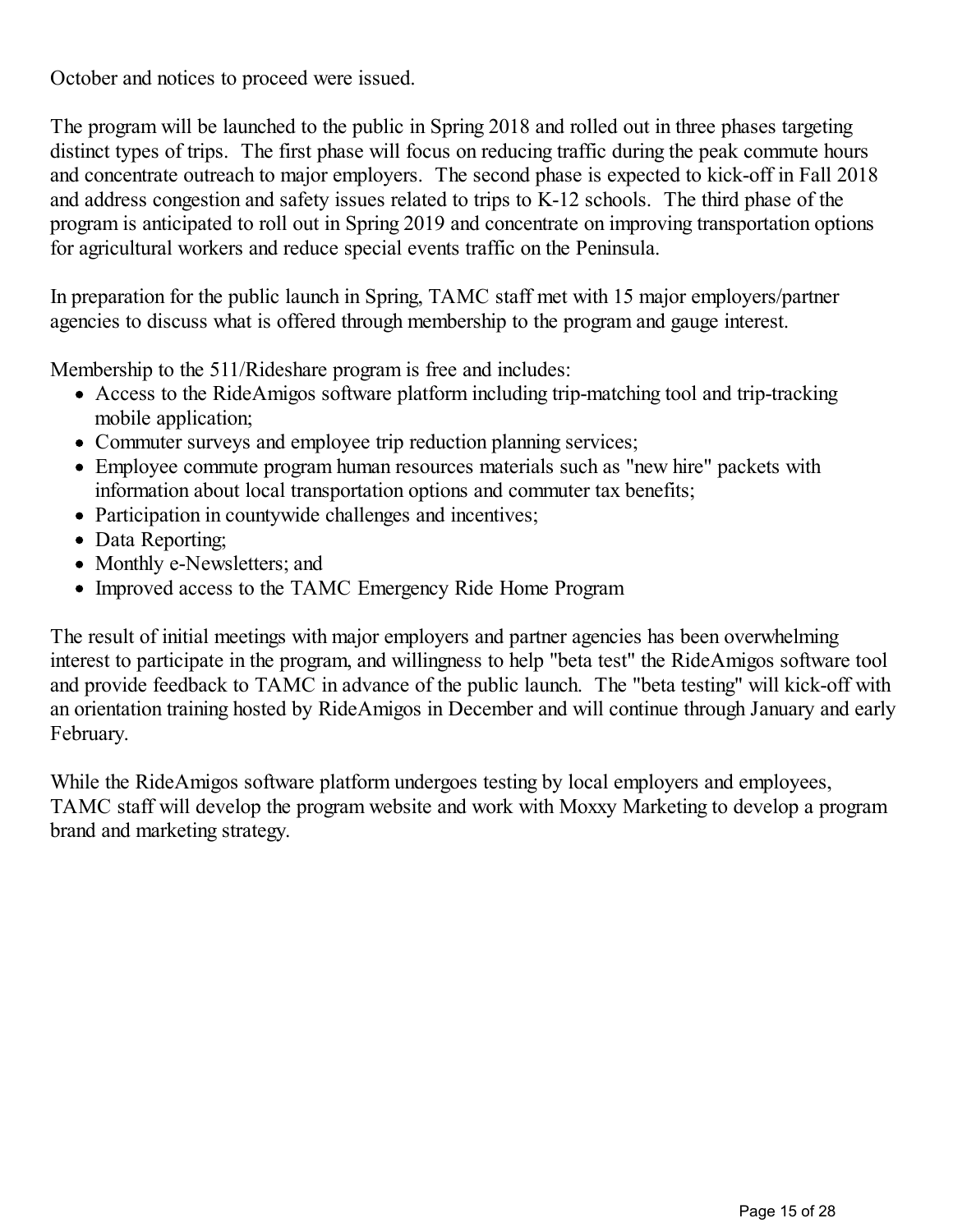Agenda Item 6.



#### TRANSPORTATION AGENCY FOR MONTEREY COUNT

# *Memorandum*

| Subject:             | <b>Draft Active Transportation Plan</b>  |
|----------------------|------------------------------------------|
| <b>Meeting Date:</b> | April 5, 2018                            |
| From:                | Virginia Murillo, Transportation Planner |
| To:                  | <b>Technical Advisory Committee</b>      |

# **RECOMMENDED ACTION:**

**RECEIVE** update on the Monterey County Active Transportation Plan; and **PROVIDE** input on the projects for development into conceptual design.

## **SUMMARY:**

The Active Transportation Plan is an update of the 2011 Bicycle and Pedestrian Master Plan. The focus of the 2018 Plan update is to meet the State Active Transportation Program guidelines, incorporate innovative bicycle facility designs, and promote high priority projects. Staff will present the draft Active Transportation Plan.

## **FINANCIAL IMPACT:**

The Plan will position high priority projects to be more competitive for grant funding, such as the State's Active Transportation Program. The upcoming ATP cycle funding estimate is \$438 million for FY2019/20 to FY2022/23.

Staff time for the development of the Plan is included in the TAMC budget under work element 6145 (Bike/Ped Plan - Active Transportation Plan). Alta Planning + Design's contract of \$124,891 is included in the TAMC budget under work element 6550 (Complete Street Project Implementation).

## **DISCUSSION:**

In addition to creating an Active Transportation Plan that will meet the State's guidelines, and identifying high priority bicycle and pedestrian projects, this effort will also focus on analyzing key gaps in the existing and proposed bicycle and pedestrian networks, identifying opportunity sites for innovative bicycle facility design, and designating areas for enhanced regional and local connectivity.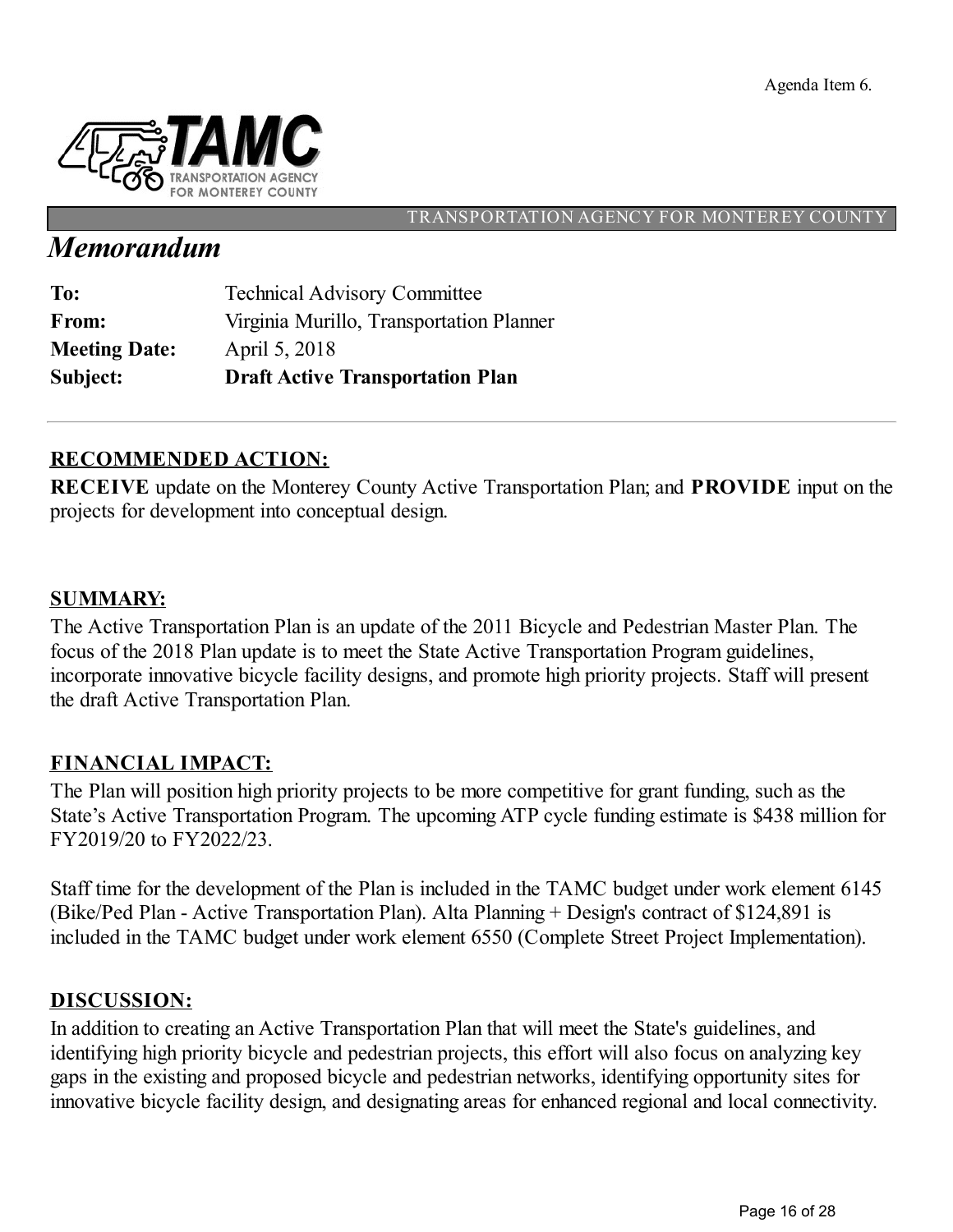In May 2016, Committee members from the Bicycle and Pedestrian Committee and the Technical Advisory Committee participated in a mapping activity to identify bicycle and pedestrian improvements throughout Monterey County. In August 2016, Committee members provided input on the list of projects identified in the May mapping exercise. From September to December 2016, TAMC staff set up an online mapping public input tool. Members of the public were able to provide feedback on: barriers to bicycling/walking, routes that they currently walk/bike, and routes that they would like to bike/walk if improvements were made. Approximately 300 people submitted 430 comments via the Wikimapping tool. Staff collaborated with the Monterey County Health Department to gather input from their Greenfield Leadership and Civic Engagement group. Staff also collaborated with the City of Gonzales to host a South County public workshop for the Plan.

Since the public outreach phase of this project, TAMC staff has met with city and county staff to review the comments received during the public outreach phase and to discuss city priorities. TAMC staff has also refined the project ranking criteria to develop draft ranked project lists for each of the Monterey County jurisdictions. The refined project criteria reflect input that staff obtained from both the Bicycle and Pedestrian Committee and the Technical Advisory Committee, but includes a measurement methodology and data sources as well as a refined scale for how points are distributed among these categories (**attachment**):

- Safety
- Connectivity
- Comfort
- Active Transportation Trips (Demand)
- Equity
- Complete Streets Opportunity projects
- Quality Facilities

Staff has developed draft project list rankings for the proposed active transportation plan improvements. An interactive map of the projects as well as draft ranked project lists for the cities and the County of Monterey are posted on the Active Transportation Plan website: <http://www.tamcmonterey.org/programs/bike-pedestrian/bike-ped-plan/>

Since the last Committee meeting, staff has received input on the prioritized project lists, which is summarized in the executive summary of the Active Transportation Plan (**attachment**). Staff has also conferred with local jurisdictions on potential projects that will be submitted as candidates for the competitive State Active Transportation Program. Based on this input, the following high-priority projects will be developed into conceptual designs:

- Marina: Reservation Rd protected bike lanes/cycletrack (Salinas Ave Del Monte Blvd)\*Regional Priority
- Marina: Cardoza Ave bike lanes/cycletrack (Beach Rd end of Cardoza Ave)
- Monterey: E. Downtown Bike Boulevard (Class III on Third and Pearl from Sloat to Van Buren
- Monterey: Hawthorne Van Buren bike connection New Monterey Bike Boulevard Class III on Laine, Hoffman, Reeside, and Hawthorne
- Pacific Grove: Sinex Ave bike lanes (Forest Ave Asilomar Ave)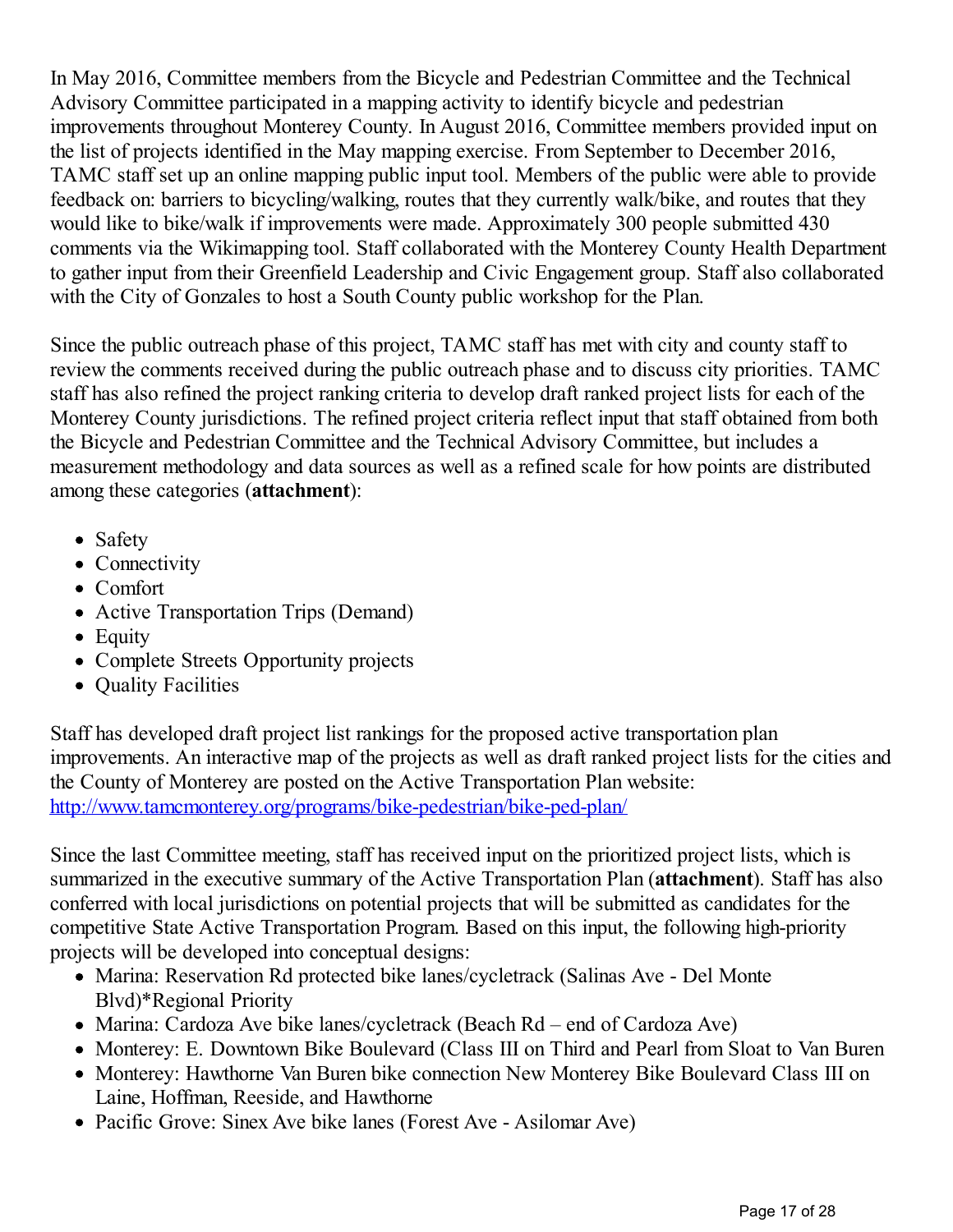- Salinas: Class I or IV bike lanes along East Alisal Street (between Bardin and Skyway Blvd) \*Regional Priority
- Salinas: E Laurel Dr protected bike lanes/cycletrack (Adams St Williams Rd) \*Regional **Priority**

The intent of the conceptual designs is to advance these high-priority projects into project development and make them more competitive for ATP grant funding. Alta Planning + Design is tasked with developing 15 conceptual designs, which is enough for approximately 1 design per jurisdiction and 2-3 concepts for projects with regional significance. Staff seeks input on additional projects for conceptual design.

Following Committee input, staff will present the draft Active Transportation Plan to the TAMC Board of Directors on April 25, with adoption targeted for June.

ATTACHMENTS:

- Project Ranking Criteria  $\mathbf{D}$
- Active Transportation Plan Executive Summary  $\mathbf D$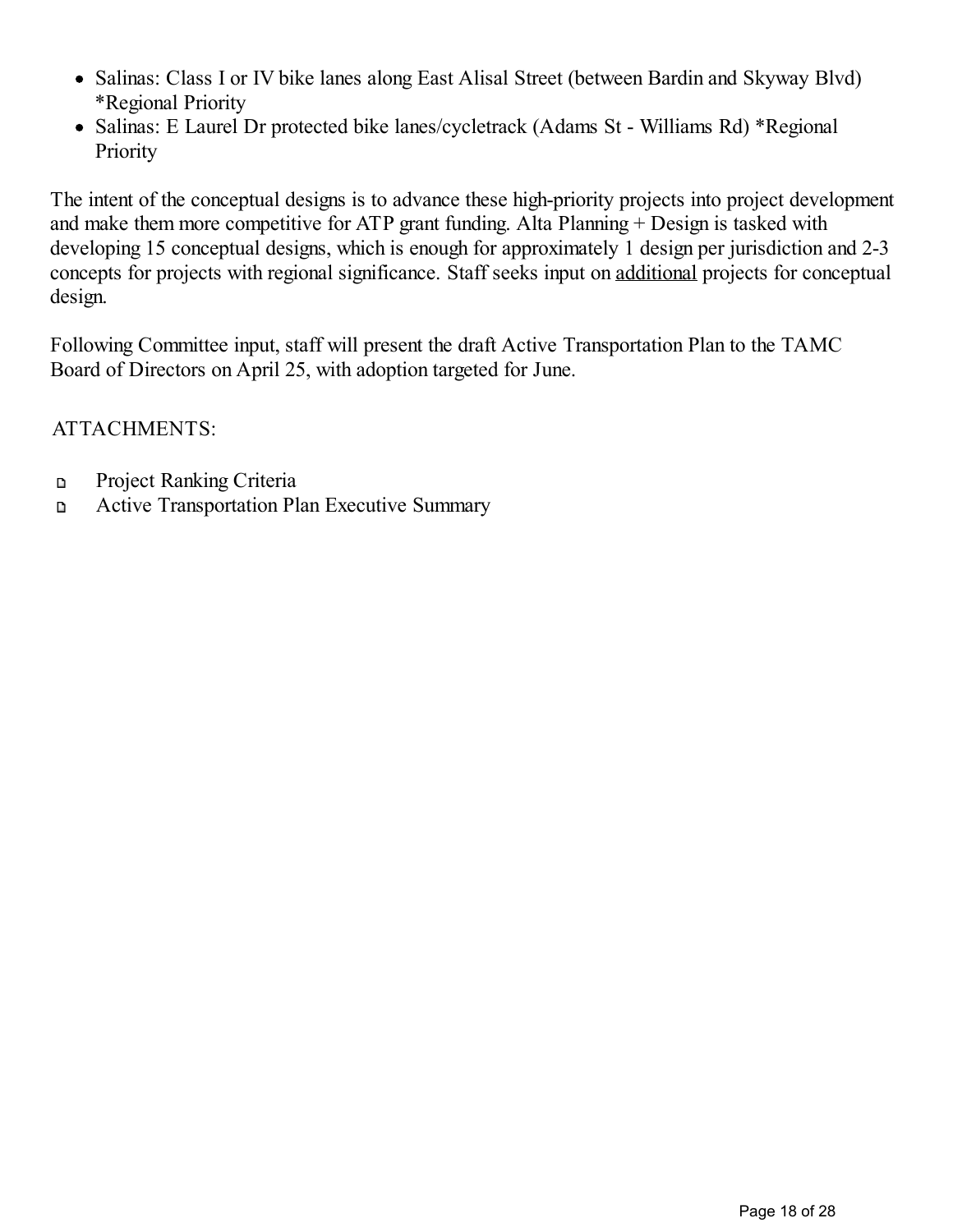| <b>Criteria</b>                                                                                                                                                                                                                                           | <b>Measurement Methodology</b>                                                                                                                                                                                                                                                                                                                                                                                                                                                                                                                       | <b>Data Source</b>                                                                                                                                                                                                                                                                                                                                               | <b>Notes</b>                                                                                                                                                                                                                                                                                 |
|-----------------------------------------------------------------------------------------------------------------------------------------------------------------------------------------------------------------------------------------------------------|------------------------------------------------------------------------------------------------------------------------------------------------------------------------------------------------------------------------------------------------------------------------------------------------------------------------------------------------------------------------------------------------------------------------------------------------------------------------------------------------------------------------------------------------------|------------------------------------------------------------------------------------------------------------------------------------------------------------------------------------------------------------------------------------------------------------------------------------------------------------------------------------------------------------------|----------------------------------------------------------------------------------------------------------------------------------------------------------------------------------------------------------------------------------------------------------------------------------------------|
| <b>Safety</b><br>(20 points)<br>Addresses a location<br>with a high bicycle and<br>pedestrian collision<br>history, or addresses a<br>location that is<br>associated with greater<br>cyclist or pedestrian<br>stress such as streets<br>with higher motor | <b>UC Berkeley TIMS:</b><br>1 or more fatalities or severe injury collisions<br>at project location (5 points);<br>2< collisions at the project location (4 points);<br>2< collisions within close proximity of the<br>project location (3 points);<br>2> collision within close proximity of the<br>project location (2 points);<br>0 collisions within close proximity of the<br>project location (1 point)                                                                                                                                        | <b>UC Berkeley Traffic Injury Mapping System</b><br>collisions data from 2010 - 2016<br>https://tims.berkeley.edu/<br><b>CalEnviroScreen 3.0 - Traffic Density</b><br>https://oehha.ca.gov/calenviroscreen/indic<br>ator/traffic-density<br><b>Speeds/Roadway Classification</b><br>Speed data: Association of Monterey Bay<br>Area Governments Regional Roadway | Crash data is a historical and<br>responsive variable, while the<br>remaining safety data points are<br>predictive variables for<br>identifying locations that will<br>improve bike and pedestrian<br>safety.<br>HIT BY A VEHICLE TRAVELING AT 20 MPH                                        |
| vehicle volumes and/or<br>posted speeds.                                                                                                                                                                                                                  | <b>CalEnviroScreen 3.0 Traffic Density</b><br>percentiles:<br>100-80 (5 points);<br>80-70 (4 points);<br>50-40 (3 points);<br>40-30 (2 points);<br>$20 - 0$ (1 point)<br>Speeds:<br>>40 mph (5 points)<br>>30 mph (3 points)<br>>20 mph (2 points)<br><b>Roadway Classification:</b><br>Project is located on or crosses a major<br>arterial (5 points);<br>Project is located on or crosses a minor<br>arterial (4 points);<br>Project is located on or crosses a collector<br>arterial (3 points);<br>Project has no arterial crossings (2 points) | Network data.<br>Roadway classification: Caltrans California<br>Road System Maps<br>(http://www.dot.ca.gov/hq/tsip/hseb/crs<br>maps<br>The breakdown of points for the speed and<br>roadway classifications is based on<br>research regarding speed and injury<br>severity for pedestrians.                                                                      | 9 out of 10 pedestrians survive<br>HIT BY A VEHICLE TRAVELING AT 30 MPH<br><b>5 out of 10 pedestrians survive</b><br>HIT BY A VEHICLE TRAVELING AT 40 MPH<br>Only 1 out of 10 pedestrians survives<br>Figure 1: Image source - Seattle<br>Department of Transportation.<br>(September 2010). |
|                                                                                                                                                                                                                                                           |                                                                                                                                                                                                                                                                                                                                                                                                                                                                                                                                                      |                                                                                                                                                                                                                                                                                                                                                                  |                                                                                                                                                                                                                                                                                              |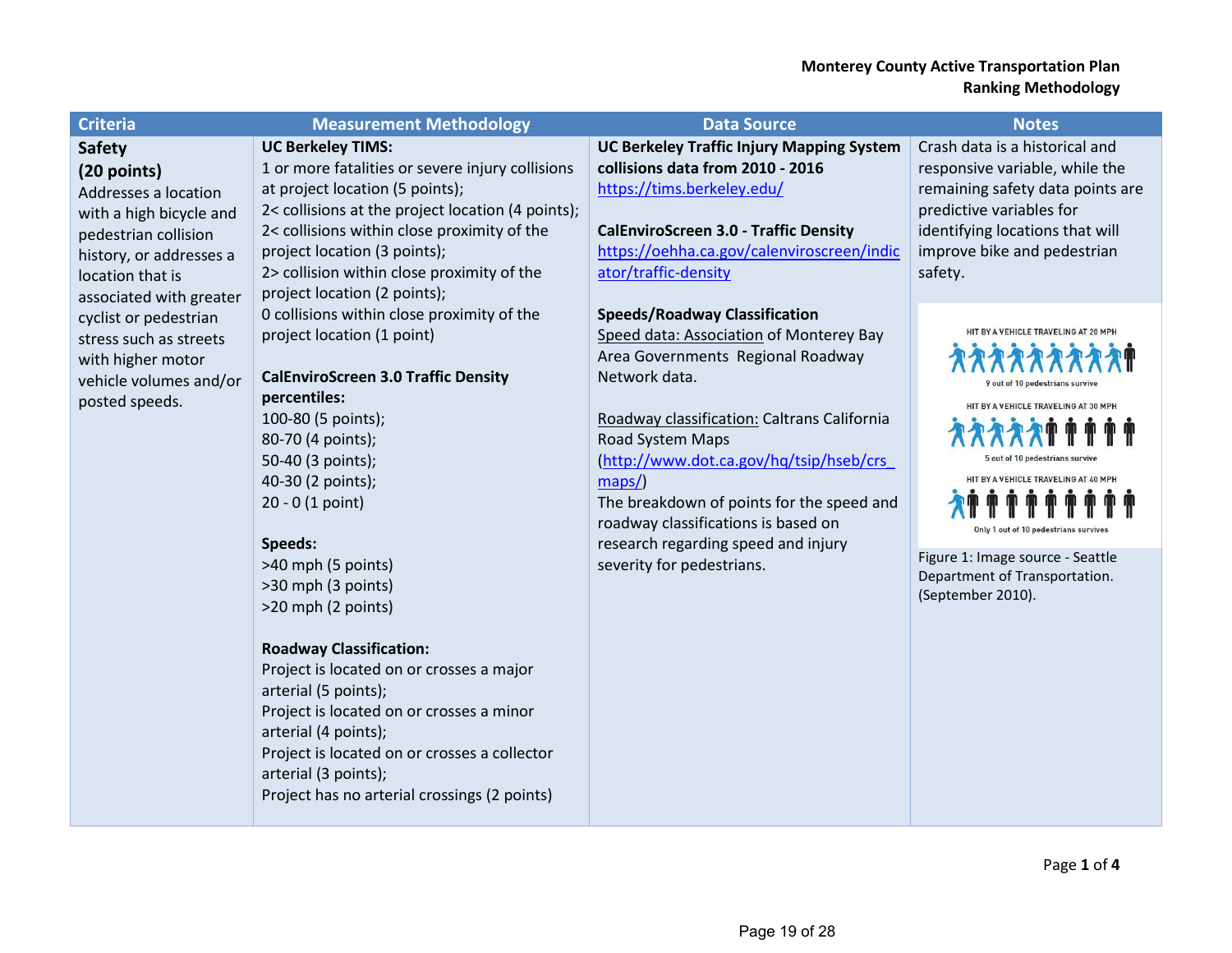#### **Monterey County Active Transportation Plan Ranking Methodology**

| Connectivity           | <b>Major Destinations:</b>                      | <b>Major Destinations:</b>                 |  |
|------------------------|-------------------------------------------------|--------------------------------------------|--|
| (20 points)            | Serves 2 or more major regional destinations,   | Regional destinations are large            |  |
| Fills a gap or creates | project located on a regional wayfinding        | employment centers, colleges and           |  |
| access in an existing  | route (10 points);                              | universities, hospitals, shopping centers, |  |
| route to major         | Serves 1 major regional destinations, project   | downtown commercial centers and transit    |  |
| destinations. Will     | connects to a regional wayfinding route (7      | stations.                                  |  |
| remove a barrier or    | points);                                        |                                            |  |
| close a system gap in  | Serves 2 or more local destinations (5 points); | Local destinations are elementary, middle  |  |
| the active             | Serves 1 local destination (3 points);          | and high schools, libraries and other      |  |
| transportation         | Serves residential neighborhood only (1         | community centers.                         |  |
| network.               | point)                                          |                                            |  |
|                        |                                                 | <b>Closes a Gap:</b>                       |  |
|                        | Closes a Gap:                                   | Based on 2011 Master Plan database and     |  |
|                        | Connects to 1 regional or 2 local or more       | TAMC existing bikeways data and Regional   |  |
|                        | bike/pedestrian facilities that are existing or | Wayfinding Plan data.                      |  |
|                        | planned, project located on a regional          |                                            |  |
|                        | wayfinding route (10 points);                   |                                            |  |
|                        | Connects to 1 local existing or planned         |                                            |  |
|                        | bike/pedestrian facility, project connects to a |                                            |  |
|                        | regional wayfinding route (7 points);           |                                            |  |
|                        | Project connects to 2 or more local             |                                            |  |
|                        | destinations (5 points);                        |                                            |  |
|                        | Does not connect to an existing or planned      |                                            |  |
|                        | bike/ped facility (1 point)                     |                                            |  |
|                        |                                                 |                                            |  |
|                        |                                                 |                                            |  |
|                        |                                                 |                                            |  |
|                        |                                                 |                                            |  |
|                        |                                                 |                                            |  |
|                        |                                                 |                                            |  |
|                        |                                                 |                                            |  |
|                        |                                                 |                                            |  |
|                        |                                                 |                                            |  |
|                        |                                                 |                                            |  |
|                        |                                                 |                                            |  |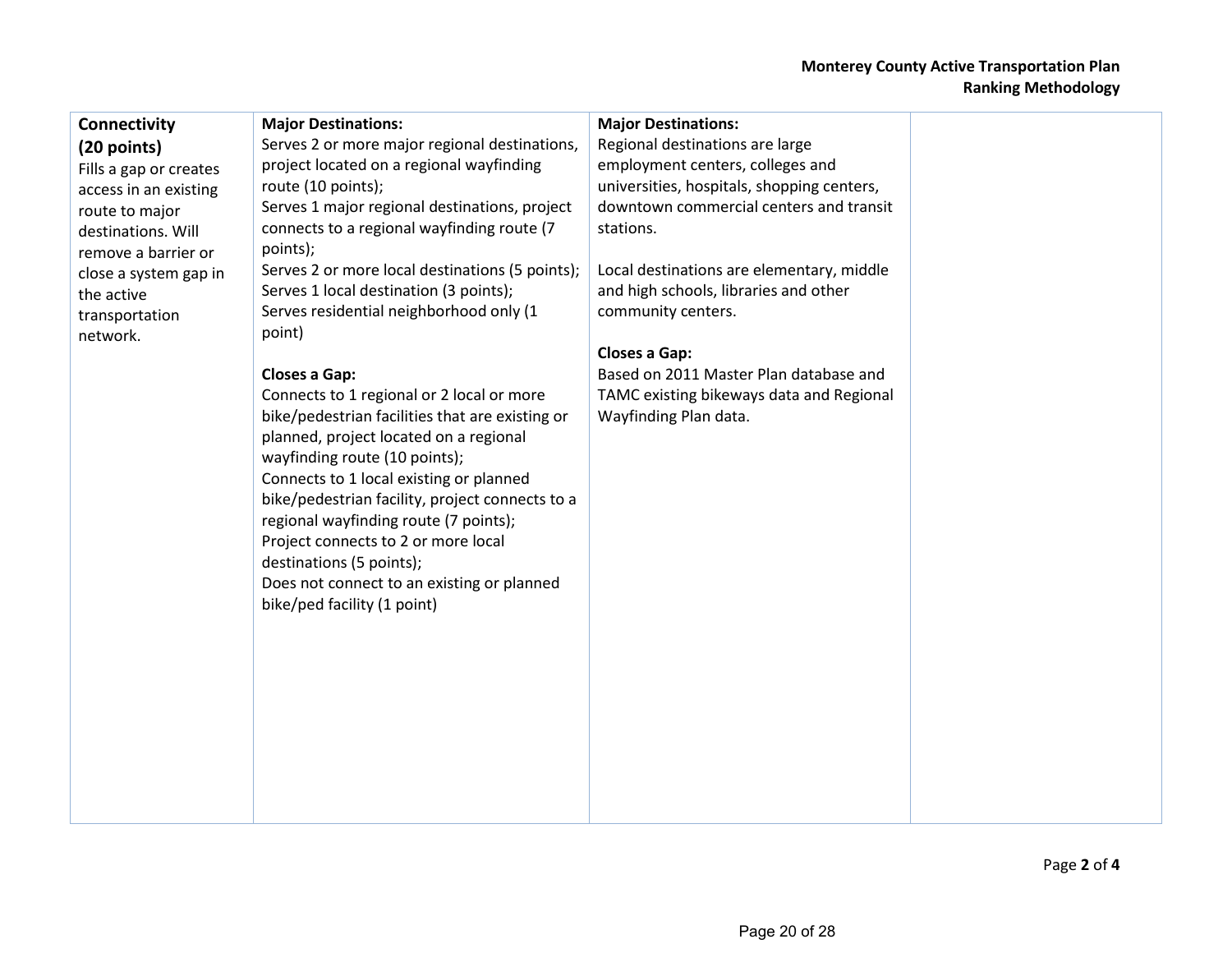#### **Monterey County Active Transportation Plan Ranking Methodology**

| <b>Comfort</b><br>(20 points)<br>Creates a more<br>comfortable walking or<br>bicycling experience for<br>the user by using<br>innovative bicycle<br>and/or pedestrian<br>treatments such as<br>cycle tracks, bike boxes<br>or pedestrian<br>countdowns.                                                                                  | Treatment:<br>Innovative and physically separated<br>treatment (20 points);<br>Physically separated treatment (15 points);<br>Innovative visually separated treatment (10<br>points);<br>Mixed with traffic treatment (5 points)                                                                                                                                  | Innovative and physically separated<br>treatment: bike boxes, cycle tracks with<br>physical buffer<br>Physically separated treatment:<br>Sidewalk, curb extensions, shared use path,<br>Innovative visually separated treatment:<br>Pained buffered bike lane, advisory<br>shoulder, crosswalk, high-visibility<br>crosswalk, pedestrian countdowns, bike<br>boulevard<br>Mixed with traffic treatment:<br>Bike routes, bike boulevards, yield roadway | Source: FHWA Small Town and<br>Rural Design Guide-Facilities for<br><b>Biking and Walking</b> |
|------------------------------------------------------------------------------------------------------------------------------------------------------------------------------------------------------------------------------------------------------------------------------------------------------------------------------------------|-------------------------------------------------------------------------------------------------------------------------------------------------------------------------------------------------------------------------------------------------------------------------------------------------------------------------------------------------------------------|--------------------------------------------------------------------------------------------------------------------------------------------------------------------------------------------------------------------------------------------------------------------------------------------------------------------------------------------------------------------------------------------------------------------------------------------------------|-----------------------------------------------------------------------------------------------|
| <b>Active</b><br><b>Transportation Trips</b><br>(15 points)<br><b>Expected to generate</b><br>an increase in bicycling<br>and/or walking trips by<br>providing a connection<br>between or access to<br>major destinations,<br>such as: employment<br>centers, shopping<br>centers, community<br>centers, schools and<br>transit stations | Connects to 2 or more regional destinations<br>$(15$ points);<br>Connects to 1 regional destination and 1<br>school (13 points);<br>Connects to 2 or more local destinations and<br>1 school (10 points);<br>Connects to 1 local destination (5 points);<br>Connects to a route, but no destination (3<br>points);<br>Does not connect to a destination (1 point) | <b>Destinations:</b><br>Regional destinations are large<br>employment centers, colleges and<br>universities, hospitals, shopping centers,<br>downtown commercial centers and transit<br>stations.<br>Local destinations are elementary, middle<br>and high schools, libraries, local civic<br>centers and other community centers.                                                                                                                     |                                                                                               |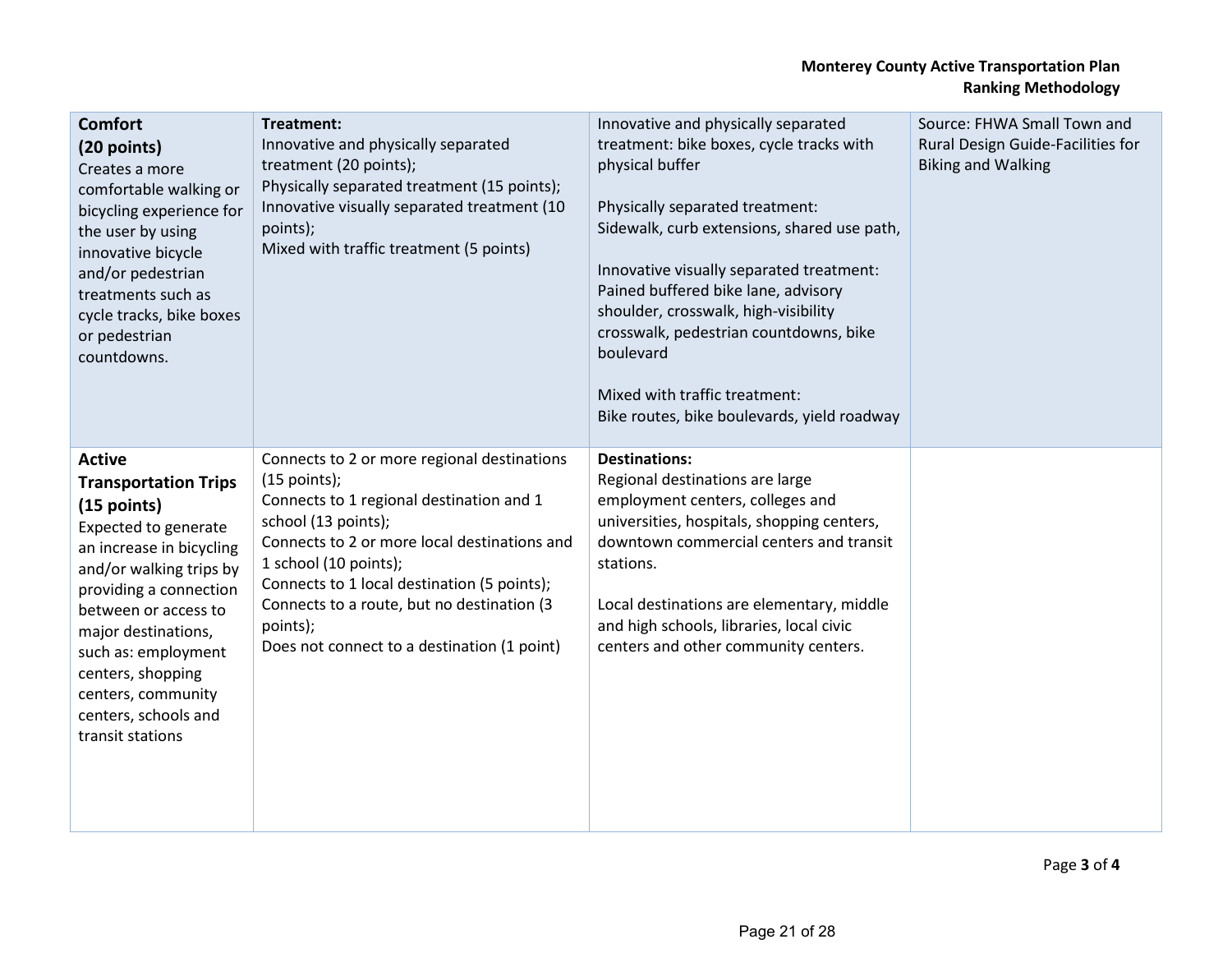#### **Monterey County Active Transportation Plan Ranking Methodology**

| <b>Equity</b><br>(10 points) Serves<br>disadvantaged<br>communities including<br>households living in<br>poverty, children and<br>the elderly, and people<br>of color. The State's<br>CalEnviroScreen 2.0<br>Population<br>Characteristics<br>Indicators tool will be<br>used to measure<br>equity.: | <b>CalEnviroScreen 3.0 percentiles:</b><br>100-80 (5 points);<br>80-70 (4 points);<br>50-40 (3 points);<br>40-30 (2 points);<br>$20 - 0$ (1 point)<br><b>Public Health Disadvantage Index</b><br>percentiles:<br>100-76 (5 points)<br>75-51 (4 points)<br>50-26 (3 points)<br>$25 - 0$ (2 points) | <b>CalEnviroScreen 3.0 - Population</b><br><b>Characteristics</b><br>https://oehha.ca.gov/calenviroscreen/pop<br>ulation-indicators<br><b>Public Health Alliance of Southern</b><br>California - California Health Disadvantage<br>Index<br>http://phasocal.org/ca-hdi/ | The Public Health Disadvantage<br>Index includes more social equity<br>factors, such as access to a<br>vehicle, that are not included in<br>the CalEnviroScreen scores. |
|------------------------------------------------------------------------------------------------------------------------------------------------------------------------------------------------------------------------------------------------------------------------------------------------------|---------------------------------------------------------------------------------------------------------------------------------------------------------------------------------------------------------------------------------------------------------------------------------------------------|-------------------------------------------------------------------------------------------------------------------------------------------------------------------------------------------------------------------------------------------------------------------------|-------------------------------------------------------------------------------------------------------------------------------------------------------------------------|
| <b>Complete Streets</b><br><b>Opportunity Projects</b><br>$(10$ points)<br>Integrates active<br>transportation facilities<br>into pre-existing or<br>planned roadway or<br>maintenance projects                                                                                                      | Project located on a CIP street (10 points);<br>Project connects to a CIP street (5 points);<br>Project not on or not connected to a CIP<br>street (1 point)                                                                                                                                      | <b>TAMC Measure X Safety &amp; Investment</b><br><b>Plan 5-year Capital Improvement Projects</b><br>http://www.tamcmonterey.org/measure-<br>x/programs-projects/                                                                                                        |                                                                                                                                                                         |
| <b>Quality Facilities</b><br>(5 points) Improves<br>the quality of an<br>existing facility with<br>high existing usage in a<br>way that will increase<br>usage.                                                                                                                                      | Yes (2 points)<br>No (1 point)                                                                                                                                                                                                                                                                    |                                                                                                                                                                                                                                                                         | This is a yes or no question. If<br>there is an existing facility, and a<br>new treatment at the facility is<br>included in the Plan then the<br>answer is YES.         |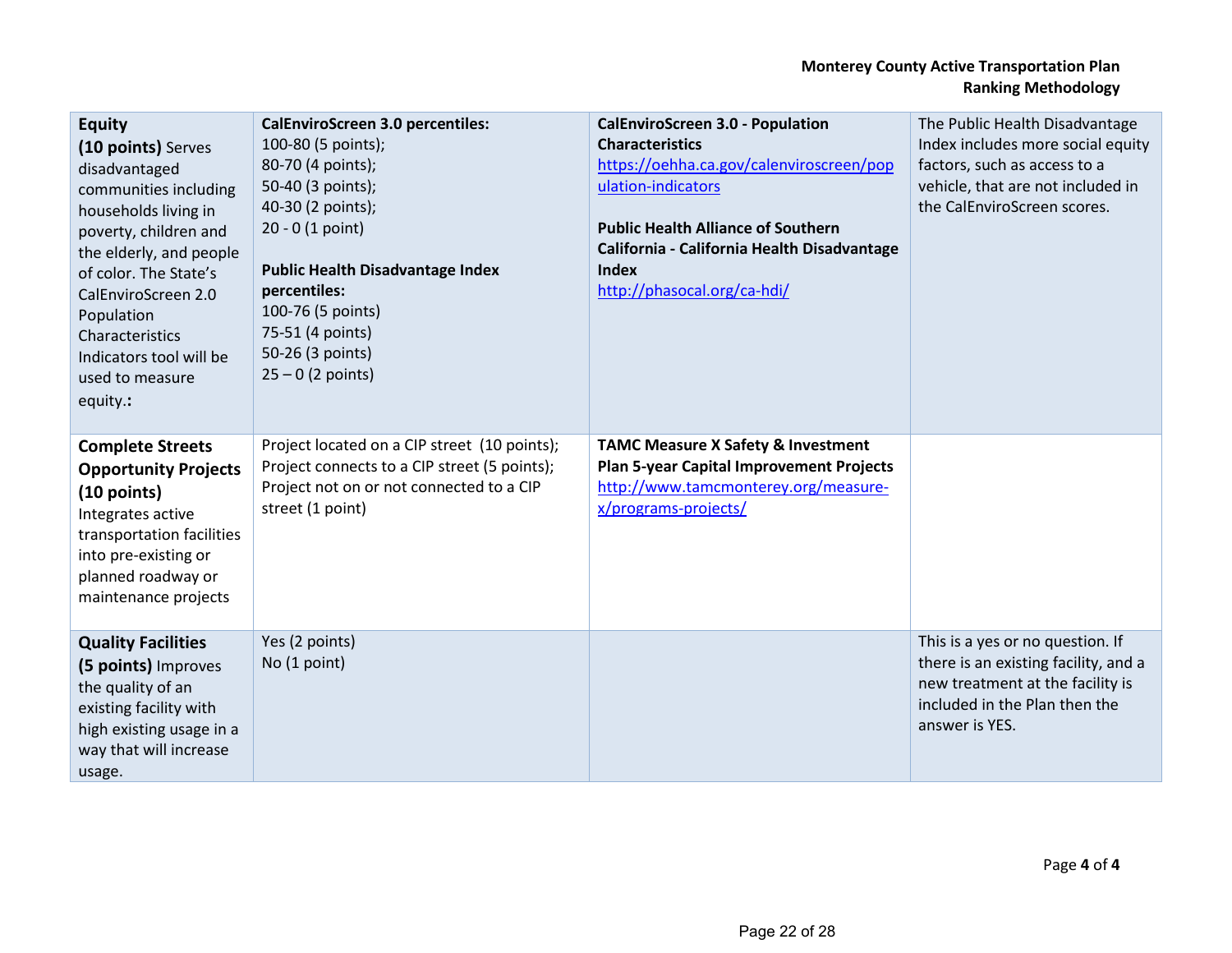

## **EXECUTIVE SUMMARY**

The 2018 Transportation Agency for Monterey County Active Transportation Plan is an update of the 2011 Bicycle and Pedestrian Master Plan, which identified all existing and proposed bicycle and pedestrian facilities in Monterey County. This Plan identifies remaining gaps in the bicycle and pedestrian network and opportunity areas for innovative bicycle facility design. This Plan will be used to pursue grant funding and effectively use Monterey County's Measure X investments to ensure that planned street improvements include bicycle and pedestrian improvements.

New to this update is the inclusion of protected bike lanes. Caltrans added them to their numbering scheme as Class IV facilities.

- Class 1 Bike Path: separate from the road
- Class 2 Bike Lane: painted strip to the right of mixed vehicle flow lanes
- Class 3 Bike Routes: Signed shared facilities & sharrows
- Class 4 Separated Bikeways

Protected bike lanes use curbs, planters, parked cars, or posts to separate bike and auto traffic on busy streets.

Protected bike lanes have been shown to be much more effective than conventional bike lanes. They make cycling safer, improve adjacent walking facilities, and help calm vehicle traffic.

Nationally, since the 2011 version of this plan, added emphasis has been placed on "low-stress networks" that serve people of all ages and

abilities. In addition to separate bike paths and protected bike lanes, other examples of lowstress facilities include bicycle boulevards, and bike protection at intersections. Communities who have implemented a connected network of low-stress bike facilities have experienced significant increases in cycling.

#### **Organization of the Plan**

This Plan is organized to meet the State guidelines for Active Transportation Plans:

**Chapter 1. Introduction:** Includes information about the current mode share, Plan vision, goals, objectives and policies, and community engagement for the development of this Plan

- **Chapter 2. Existing Conditions:** Includes information on land use, County demographics, existing infrastructure and bike/pedestrian safety statistics
- **Chapter 3. Active Transportation Plans & Programs:** Includes information about existing plans and programs that support biking and walking in the County.
- **Chapter 4. Best Practices & Benefits of Active Transportation:** Outlines innovative designs, and the public health, economic and environmental benefits of biking and walking.
- **Chapter 5. Recommended Projects:** Each jurisdiction has a chapter that includes a demographic profile, safety analysis and recommended improvements.
- **Chapter 6. Funding & Implementation:** Includes information about available funding and the Plan's implementation strategy.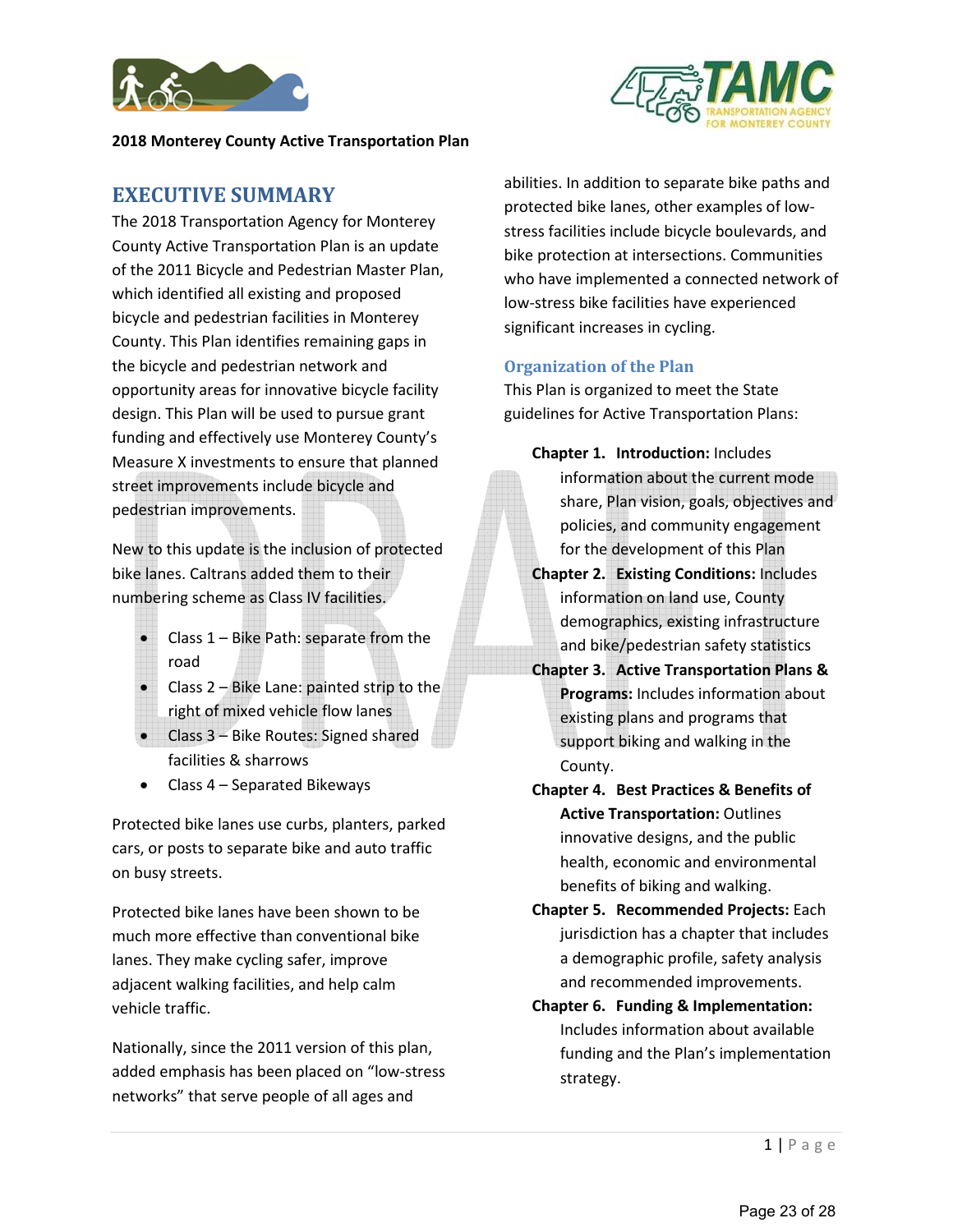

#### **Vision & Goals**

*Vision: Active transportation will be an integral, convenient and safe part of daily life in Monterey County for residents and visitors of all ages and abilities*.



**Children at the 2015 Ciclovia Salinas** 

To pursue this vision, this Plan emphasizes planning, designing and building bicycle and pedestrian facilities that will be used by people of all ages and abilities.

The Plan goals support this vision:

- **Active Transportation Trips:** Increase the proportion of trips accomplished by biking and walking throughout Monterey County.
- **Safety:** Improve bicycle and pedestrian safety.
- **Connectivity:** Remove gaps and enhance bicycle and pedestrian network connectivity.
- **Equity:** Provide improved bicycle and pedestrian access to diverse areas and populations in Monterey County via public engagement, program delivery and capital investment.
- **Education:** Increase awareness of the environmental and public health



benefits of bicycling and walking for transportation and recreation.

• **Quality Facilities:** Improve the quality of the bike and pedestrian network through innovative design and maintenance of existing facilities.

#### **Recommended Projects & Prioritization**

Currently, there are approximately 221 miles of bikeways throughout Monterey County. The proposed bikeway and pedestrian projects included in this Plan come from:

- projects identified in the 2011 Bicycle and Pedestrian Master Plan that have not been implemented
- local jurisdiction planning documents
- comments that TAMC received during the public outreach phase of this Plan

594.4 miles of additional bikeways improvements were identified in this Plan, including 27 miles of Class 4 protected bike lanes. Regional projects, such as the Fort Ord Regional Trail and Greenway proposed route is included in the Plan; however, that project is not ranked in this Plan.

#### **Bikeway Improvements**



| <b>Bikeway Types</b>           | <b>Miles</b> |
|--------------------------------|--------------|
| Class 1 - bike/ped path        | 26.3         |
| Class 2 - bike lane            | 286          |
| Class 3 - bike route / sharrow | 255.1        |
| Class 4 - protected bike lane  | 27.0         |
| TOTAL                          | 594.4        |

Bikeway projects were ranked to identify highpriority projects. The project ranking criteria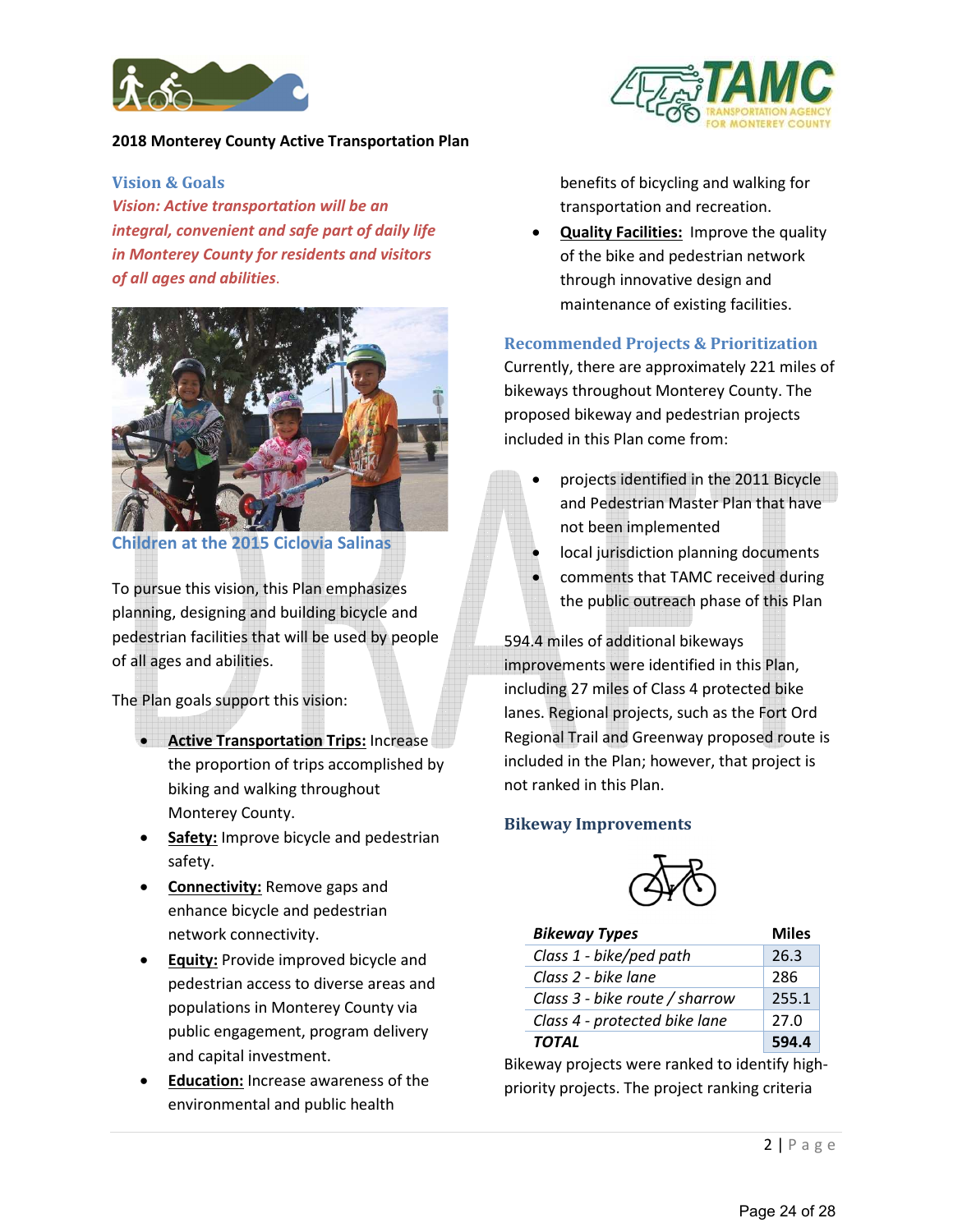



was developed to correspond to the Plan goals and to correspond to the State Active Transportation Program criteria. The score criteria also reflect input from the Bicycle and Pedestrian Committee and the Technical Advisory Committee. The projects were scored based on these categories:

- Safety (20 points)
- Connectivity (20 points)
- Comfort (20 points)
- Active Transportation Trips (Demand: 15 points)
- **Equity (10 points)**
- Complete Streets Opportunity projects (10 points)
- Quality Facilities (5 points)

Projects in this list may be sorted by criteria category; for example, the project lists can be sorted by safety based on the safety score. Following the prioritization, and consultation with local public works staff, the projects listed in **Table 1** are the high-priority projects for each city.

#### **Pedestrian Improvements**



| <b>Type</b>             | <b>Quantity</b> |
|-------------------------|-----------------|
| Sidewalk                | 7.3 miles       |
| Pedestrian Intersection | 30              |
| <i>Improvement</i>      | locations       |
| quardrail improvements  | 1.3 miles       |

While sidewalks are continuous throughout most of the urbanized Monterey County communities, sidewalk gaps were identified in Castroville, Chualar, San Lucas, and San Ardo. Pedestrian intersection improvements were identified throughout the County. Pedestrian projects were unranked.

#### **Implementation & Funding**

The implementation of the projects supported by this Plan will occur over time as funding becomes available. The ability for local jurisdictions to leverage local funds with additional grant funding will be crucial for Plan implementation. Many of these projects may be implemented as part of regularly scheduled street and road maintenance improvements.

There are two main funding sources that local cities and Monterey County can use to implement the active transportation improvements in this Plan: local Measure X, State Active Transportation Program, and California Senate Bill 1 funds.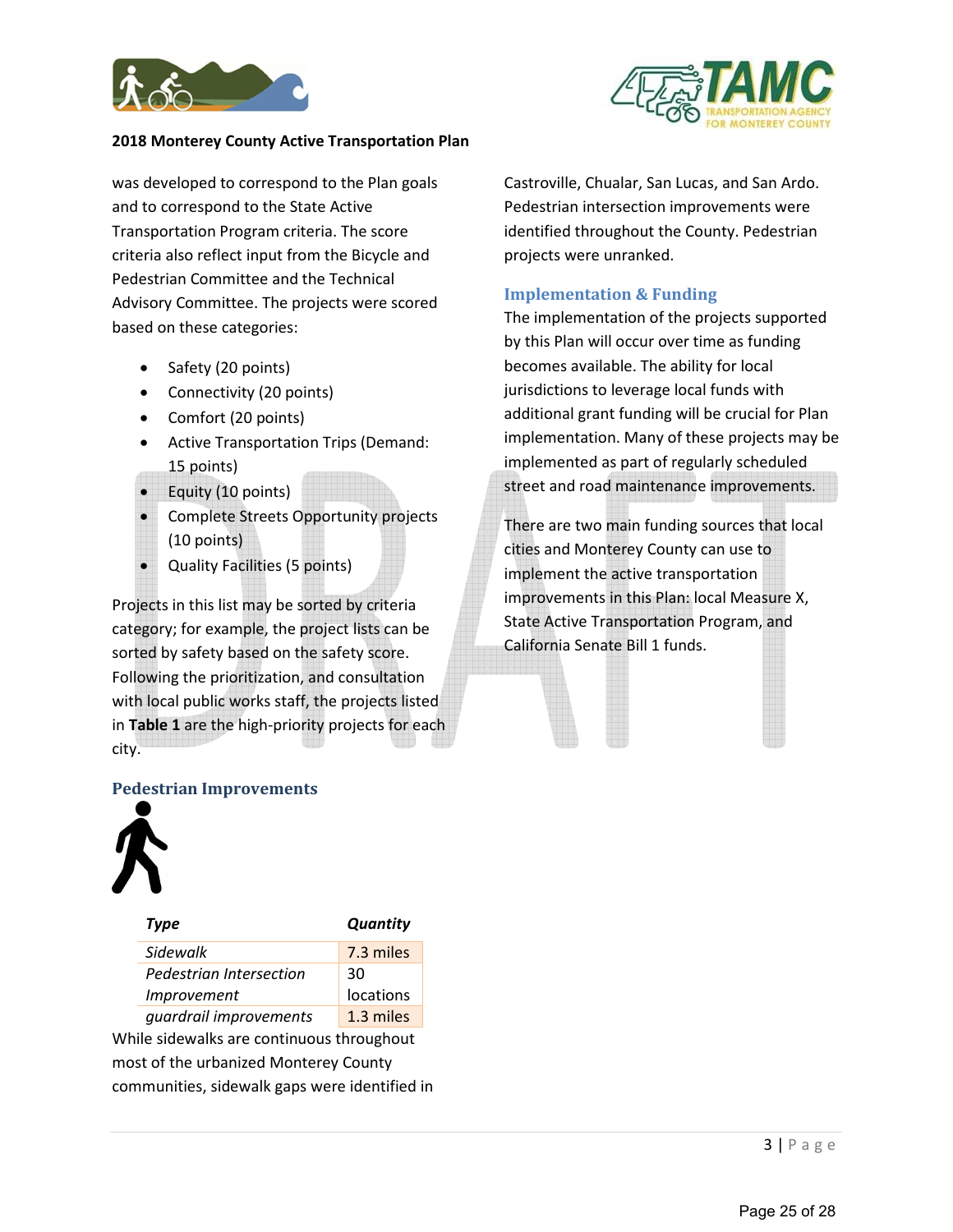



### **Table 1: Top 3 local Priority Bikeway Projects**

## **\*Regional Projects that ranked among the top 25% countywide, are called out and listed in BOLD in this list.**

| ID#           | <b>Jurisdiction Street</b> |                                      | <b>From</b>                      | <b>To</b>               | <b>Miles</b> | <b>Class</b>            | type                   | <b>TOTAL</b><br><b>Points</b><br>(100)<br>points) | <b>Cost Estimate</b> |
|---------------|----------------------------|--------------------------------------|----------------------------------|-------------------------|--------------|-------------------------|------------------------|---------------------------------------------------|----------------------|
| <b>CAR-10</b> | Carmel-by-<br>the-Sea      | San Carlos St - Rio<br><b>Rd Rte</b> | Lasuen Dr                        | Camino del Monte<br>Ave | 1.15         | $\overline{3}$          | bike route             | 55                                                | \$13,855             |
| CAR-3         | Carmel-by-<br>the-Sea      | Ocean Ave                            | San Carlos St                    | Hwy 1                   | 0.61         | $\overline{3}$          | bike route             | 53                                                | \$7,329              |
| CAR-9         | Carmel-by-<br>the-Sea      | 8th Ave                              | Scenic Rd                        | San Carlos St           | 0.38         | 3                       | bike route             | 52                                                | \$4,622              |
| <b>DRO-1</b>  | Del Rey<br>Oaks            | Canyon del Rey<br><b>Blvd</b>        | <b>General Jim</b><br>Moore Blvd | <b>Hwy 68</b>           | 0.76         | $\overline{2}$          | bike lane              | 55                                                | \$39,660             |
| <b>DRO-2</b>  | Del Rey<br>Oaks            | South Boundary<br><b>Rd</b>          | Gen Jim Moore<br><b>Blvd</b>     | York Rd                 | 1.73         | $\overline{2}$          | bike lane              | 52                                                | \$90,424             |
| DRO-4         | Del Rey<br>Oaks            | Ryan Ranch Rd                        | Canyon del Rey<br>Blvd           | end of Ryan Ranch       | 0.42         | $\overline{2}$          | bike lane              | 49                                                | \$21,878             |
| $GZ-6*$       | <b>Gonzales</b>            | <b>Alta St</b>                       | 10th St                          | 1St St                  | 0.64         | $\overline{\mathbf{4}}$ | protected bike<br>lane | 74                                                | \$762,219            |
| $GZ-16*$      | <b>Gonzales</b>            | Alta St                              | 1st St                           | C <sub>St</sub>         | 0.21         | $\overline{2}$          | bike lane              | 71                                                | \$11,023             |
| $GZ-7$        | Gonzales                   | 5th St                               | Alta St                          | <b>Herold Pkwy</b>      | 0.81         | 3                       | bike route             | 65                                                | \$9,810              |
| $GR-1$        | Greenfield                 | El Camino Real                       | Thorne Rd                        | <b>Walnut Ave</b>       | 0.93         | 3                       | bike route             | 59                                                | \$11,288             |
| $GR-2$        | Greenfield                 | El Camino Real                       | Apple Ave                        | Hwy 101 Ramp            | 0.89         | 3                       | bike route             | 56                                                | \$10,775             |
| GR-9          | Greenfield                 | Elm Ave                              | 4th St                           | 3rd St                  | 0.25         | $\overline{2}$          | bike lane              | 54                                                | \$13,044             |
| $KC-1*$       | <b>King City</b>           | 1st St                               | <b>US 101</b>                    | <b>Bitterwater Rd</b>   | 1.21         | 4                       | protected bike<br>lane | 71                                                | \$1,433,640          |
| $KC-2$        | King City                  | King St                              | Sandringraham                    | Beech St                | 0.77         | 4                       | protected bike         | 66                                                | \$919,919            |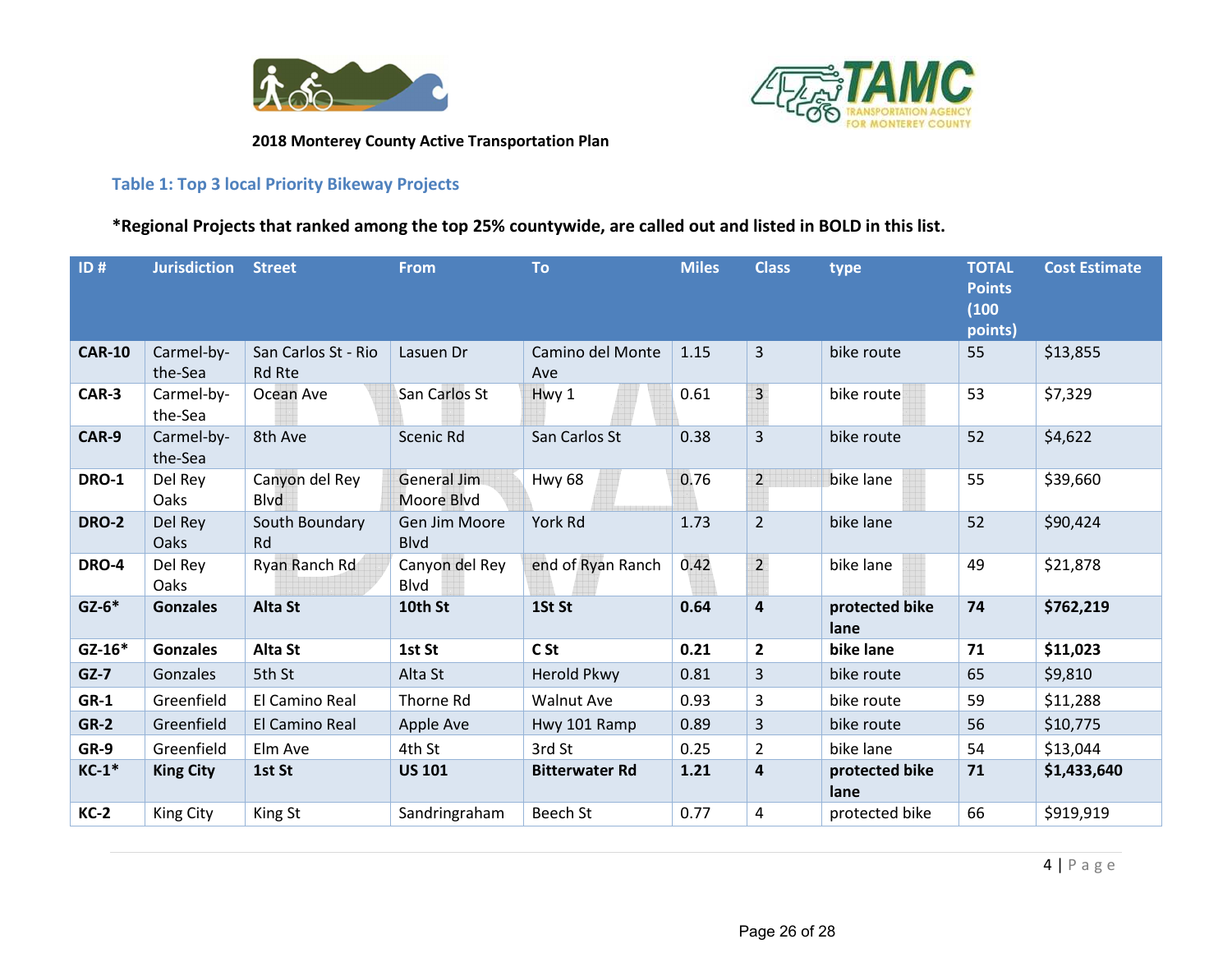



| ID#           | <b>Jurisdiction Street</b> |                                                                    | <b>From</b>        | <b>To</b>             | <b>Miles</b> | <b>Class</b>            | type                              | <b>TOTAL</b><br><b>Points</b><br>(100)<br>points) | <b>Cost Estimate</b> |
|---------------|----------------------------|--------------------------------------------------------------------|--------------------|-----------------------|--------------|-------------------------|-----------------------------------|---------------------------------------------------|----------------------|
|               |                            |                                                                    | <b>St</b>          |                       |              |                         | lane                              |                                                   |                      |
| $KC-3$        | King City                  | <b>Beech St</b>                                                    | San Antonio Dr     | King St               | 0.15         | $\overline{4}$          | protected bike<br>lane/cycletrack | 65                                                | \$178,010            |
| $MAR-1*$      | <b>Marina</b>              | <b>Reservation Rd</b>                                              | <b>Salinas Ave</b> | <b>Del Monte Blvd</b> | 1.39         | 4                       | protected bike<br>lane            | 90                                                | \$1,660,633          |
| MAR-7         | Marina                     | <b>Reservation Rd</b>                                              | Salinas Ave        | <b>Blanco Rd</b>      | 1.39         | $\overline{2}$          | bike lane                         | 71                                                | \$72,950             |
| MAR-6         | Marina                     | Imjin Rd/12th St                                                   | Imjin Rd           | <b>Reservation Rd</b> | 2.72         | $\overline{2}$          | bike lane                         | 70                                                | \$142,453            |
| <b>MAR-27</b> | Marina                     | Cardoza Ave                                                        | Beach Rd           | end of Cardoza<br>Ave | 0.49         | $\overline{2}$          | bike lane                         | 48                                                | \$25,869             |
| MRY-4         | Monterey                   | <b>Monterey Rec</b><br>Trail<br>improvements                       | <b>English Ave</b> | David Ave             | 3.1          | $\mathbf 1$             | bike path                         | 58                                                | \$1,307,470          |
| <b>MRY-46</b> | Monterey                   | Pearl-Jefferson-<br>Johnson-Skyline<br>Route Bicycle<br>Boulevard* | Camino Aguajito    | Alvardo St            | 0.69         | $\overline{3}$          | bike route                        | 51                                                | \$8,404              |
| <b>MRY-33</b> | Monterey                   | Van Buren St<br><b>Bicycle Boulevard</b>                           | <b>Madison St</b>  | Scott St              | 0.45         | $\overline{3}$          | bike route/bike<br>boulevard      | 46                                                | \$5,426              |
| <b>PG-15</b>  | Pacific<br>Grove           | Forest Ave                                                         | <b>Sinex Ave</b>   | Ocean View Blvd       | 0.68         | $\overline{2}$          | bike lane                         | 65.5                                              | \$35,762             |
| $PG-1$        | Pacific<br>Grove           | Pine Ave                                                           | Spencer St         | Alder St              | 1.12         | $\overline{\mathbf{4}}$ | protected bike<br>lane            | 56                                                | \$1,338,064          |
| <b>PG-3</b>   | Pacific<br>Grove           | <b>Sinex Ave</b>                                                   | David Ave          | <b>Asilomar Ave</b>   | 0.96         | $\overline{2}$          | bike lane                         | 45                                                | \$50,304             |
| <b>SNS-8*</b> | <b>Salinas</b>             | <b>E</b> Alisal St                                                 | N Madeira Ave      | <b>Skyway Blvd</b>    | 1.16         | $\overline{\mathbf{4}}$ | protected bike<br>lane            | 85                                                | \$1,385,852          |